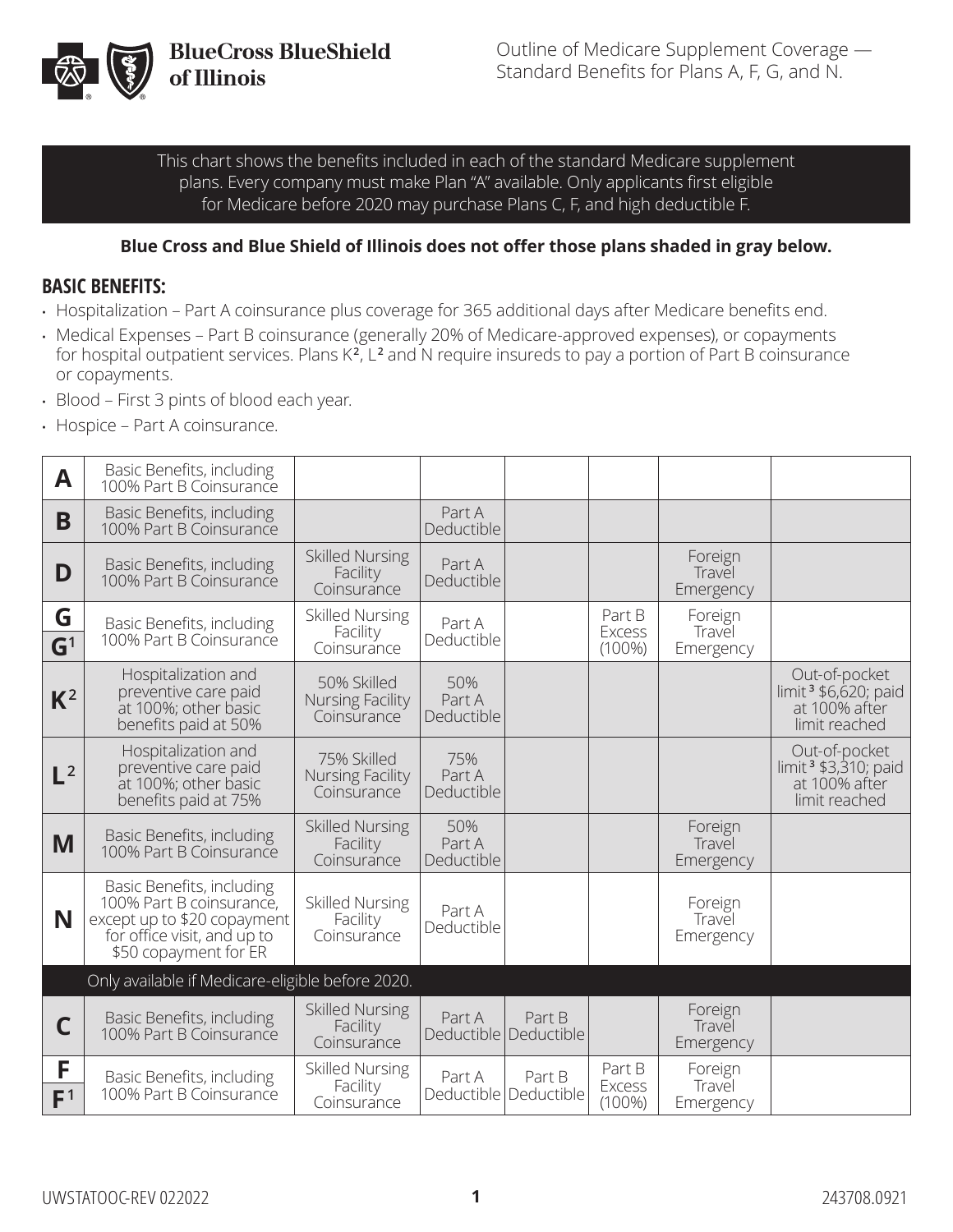- **<sup>1</sup>** These high deductible plans pay the same benefits as Plans F and G after one has paid a calendar-year \$2,490 deductible. Benefits from High Deductible Plans F and G will not begin until out-of-pocket expenses are \$2,490. Out-of-pocket expenses for this deductible are expenses that would ordinarily be paid by the policy. This includes the Medicare deductibles for Part A and Part B, but does not include the plan's separate foreign travel emergency deductible.
- **<sup>2</sup>** Plans K and L provide for different cost-sharing for items and services than the other plans we offer. Amounts that count towards the annual limit are noted with an asterisk (\*). Once you reach the annual limit, the plan pays 100% of the Medicare copayments and coinsurance for the rest of the calendar year. The out-of-pocket annual limit does NOT include charges from your provider that exceed Medicare approved amounts, called "excess charges." You will be responsible for paying excess charges.
- **<sup>3</sup>** The out-of-pocket annual limit will increase each year for inflation.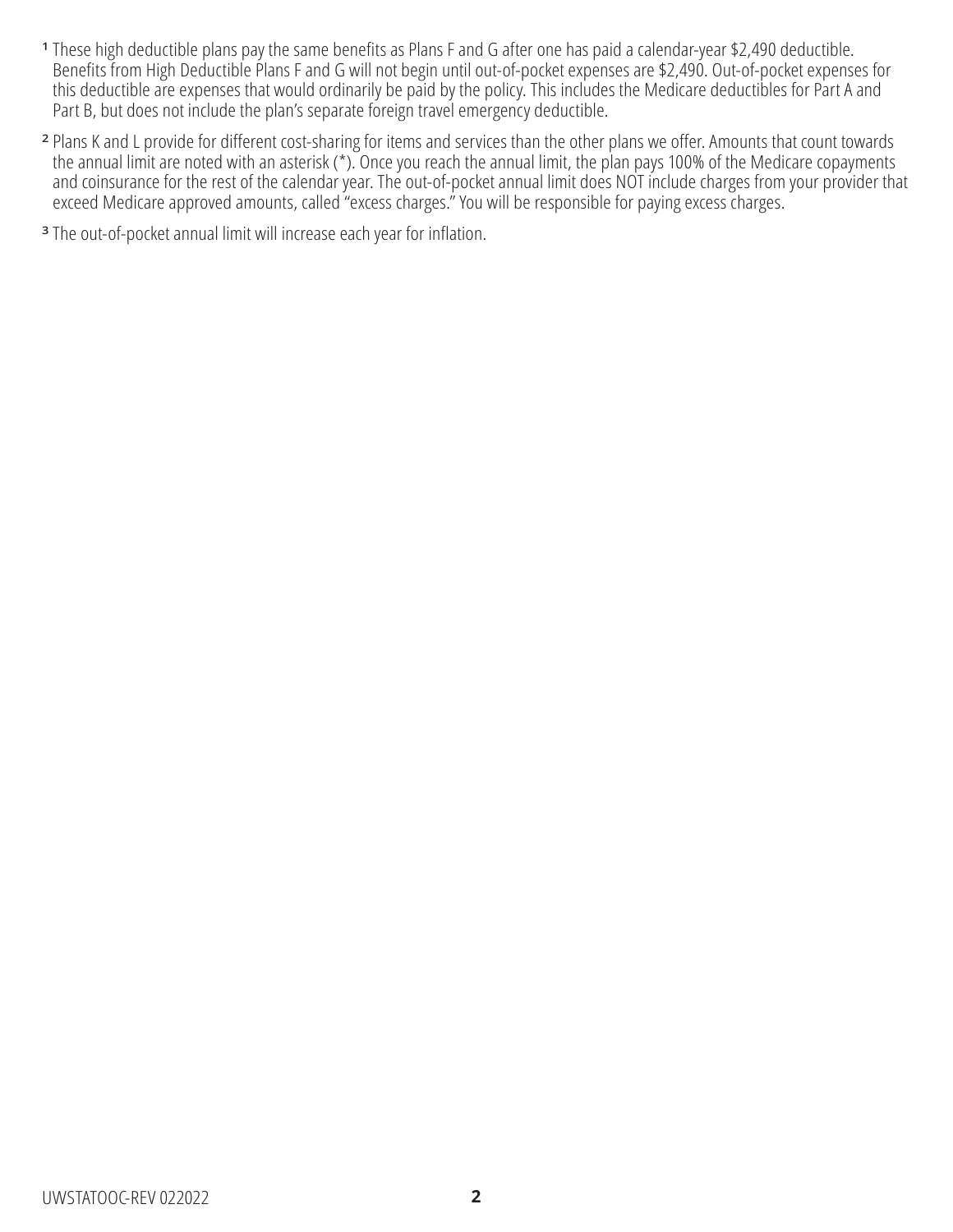## **Monthly Premium Rates effective April 1, 2022**

Rates shown are for Illinois residents living outside Cook, DuPage, Kane, Lake, McHenry and Will Counties.

If you're an Illinois resident living in Cook, DuPage, Kane, Lake, McHenry or Will County, please call the toll-free number that appears on the application and throughout the information packet.

| <b>Age 65</b> |          |                              |          |             |  |  |
|---------------|----------|------------------------------|----------|-------------|--|--|
|               |          | <b>MALE</b><br><b>FEMALE</b> |          |             |  |  |
|               | Tobacco  | Non-Tobacco                  | Tobacco  | Non-Tobacco |  |  |
| A             | \$105.17 | \$95.61                      | \$120.89 | \$109.90    |  |  |
| F             | \$143.83 | \$130.76                     | \$165.33 | \$150.30    |  |  |
| G             | \$124.15 | \$112.87                     | \$142.71 | \$129.74    |  |  |
|               | \$103.12 | \$93.75                      | \$118.53 | \$107.76    |  |  |

| <b>Age 66</b> |                              |             |          |             |  |  |
|---------------|------------------------------|-------------|----------|-------------|--|--|
|               | <b>MALE</b><br><b>FEMALE</b> |             |          |             |  |  |
|               | Tobacco                      | Non-Tobacco | Tobacco  | Non-Tobacco |  |  |
| A             | \$105.17                     | \$95.61     | \$120.89 | \$109.90    |  |  |
| F             | \$143.83                     | \$130.76    | \$165.33 | \$150.30    |  |  |
| G             | \$124.15                     | \$112.87    | \$142.71 | \$129.74    |  |  |
|               | \$103.12                     | \$93.75     | \$118.53 | \$107.76    |  |  |

| <b>Age 67</b> |          |                              |          |             |  |  |
|---------------|----------|------------------------------|----------|-------------|--|--|
|               |          | <b>MALE</b><br><b>FEMALE</b> |          |             |  |  |
|               | Tobacco  | Non-Tobacco                  | Tobacco  | Non-Tobacco |  |  |
| A             | \$105.17 | \$95.61                      | \$120.89 | \$109.90    |  |  |
| F             | \$143.83 | \$130.76                     | \$165.33 | \$150.30    |  |  |
| G             | \$124.15 | \$112.87                     | \$142.71 | \$129.74    |  |  |
|               | \$103.12 | \$93.75                      | \$118.53 | \$107.76    |  |  |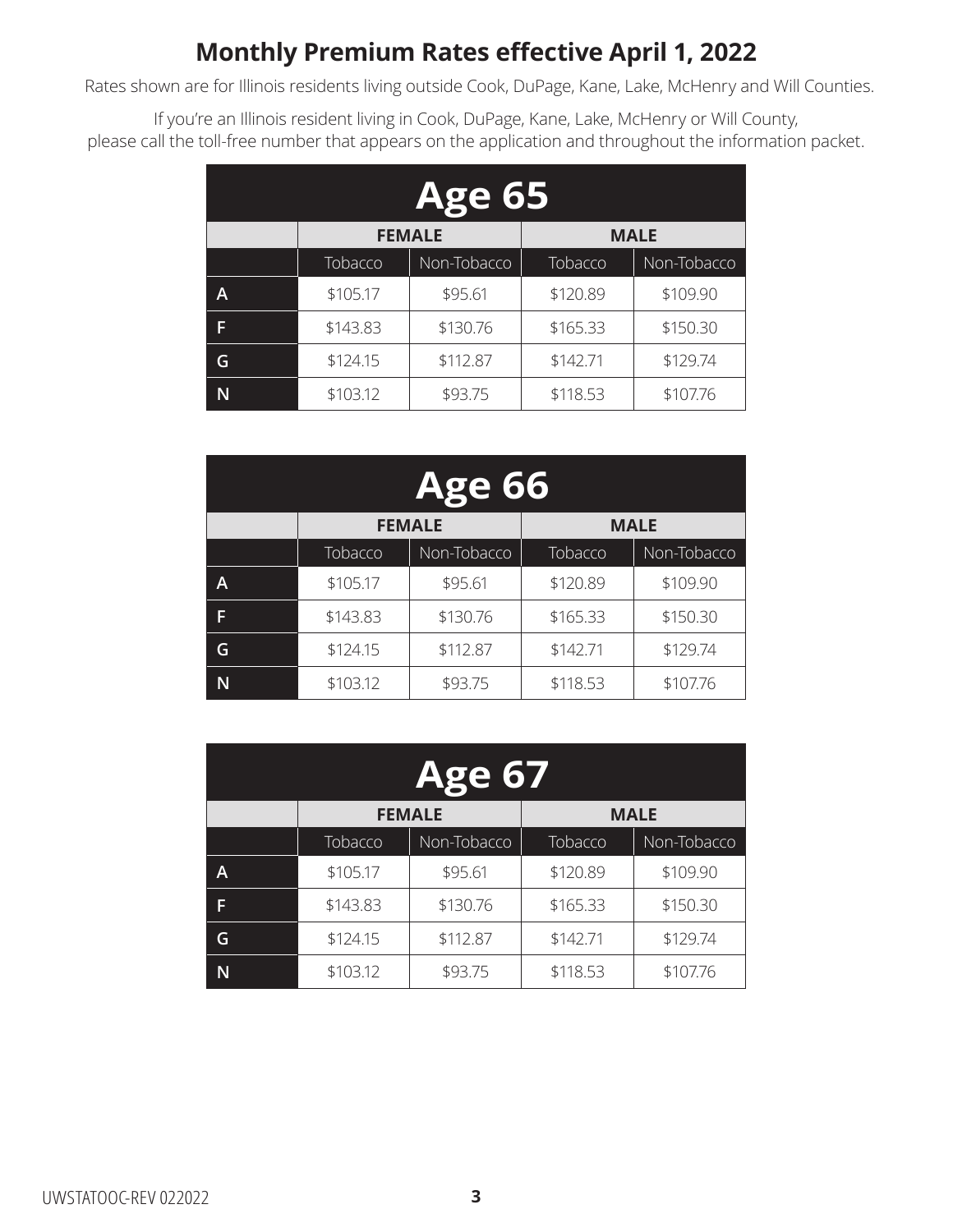| <b>Age 68</b> |          |                              |          |             |  |  |
|---------------|----------|------------------------------|----------|-------------|--|--|
|               |          | <b>FEMALE</b><br><b>MALE</b> |          |             |  |  |
|               | Tobacco  | Non-Tobacco                  | Tobacco  | Non-Tobacco |  |  |
| A             | \$110.74 | \$100.68                     | \$127.29 | \$115.72    |  |  |
| F             | \$149.56 | \$135.97                     | \$171.90 | \$156.28    |  |  |
| G             | \$130.58 | \$118.71                     | \$150.08 | \$136.44    |  |  |
|               | \$108.68 | \$98.80                      | \$124.92 | \$113.57    |  |  |

| <b>Age 69</b> |          |                              |          |             |  |  |
|---------------|----------|------------------------------|----------|-------------|--|--|
|               |          | <b>MALE</b><br><b>FEMALE</b> |          |             |  |  |
|               | Tobacco  | Non-Tobacco                  | Tobacco  | Non-Tobacco |  |  |
| A             | \$116.93 | \$106.30                     | \$134.40 | \$122.19    |  |  |
| F             | \$156.56 | \$142.33                     | \$179.96 | \$163.60    |  |  |
| G             | \$137.70 | \$125.19                     | \$158.30 | \$143.91    |  |  |
| N             | \$115.02 | \$104.57                     | \$132.22 | \$120.20    |  |  |

| <b>Age 70</b> |                              |             |          |             |  |  |
|---------------|------------------------------|-------------|----------|-------------|--|--|
|               | <b>MALE</b><br><b>FEMALE</b> |             |          |             |  |  |
|               | Tobacco                      | Non-Tobacco | Tobacco  | Non-Tobacco |  |  |
| A             | \$123.12                     | \$111.93    | \$141.51 | \$128.65    |  |  |
| F             | \$164.19                     | \$149.27    | \$188.73 | \$171.58    |  |  |
| G             | \$145.56                     | \$132.33    | \$167.31 | \$152.10    |  |  |
|               | \$121.37                     | \$110.34    | \$139.50 | \$126.82    |  |  |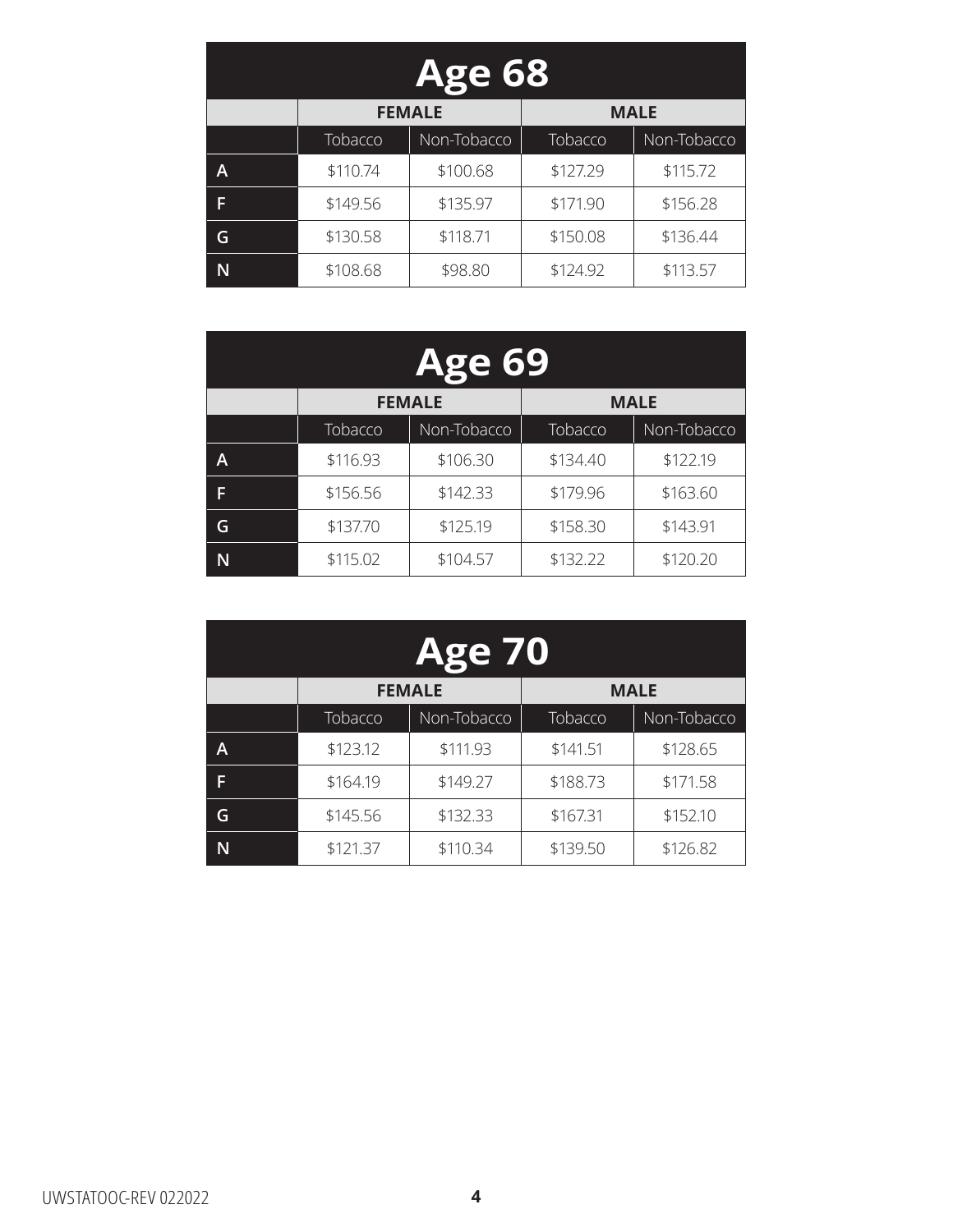| <b>Age 71</b> |                              |             |          |             |  |  |
|---------------|------------------------------|-------------|----------|-------------|--|--|
|               | <b>MALE</b><br><b>FEMALE</b> |             |          |             |  |  |
|               | Tobacco                      | Non-Tobacco | Tobacco  | Non-Tobacco |  |  |
| A             | \$129.29                     | \$117.54    | \$148.62 | \$135.11    |  |  |
| F             | \$172.46                     | \$156.79    | \$198.24 | \$180.22    |  |  |
| G             | \$153.41                     | \$139.47    | \$176.33 | \$160.30    |  |  |
|               | \$127.71                     | \$116.10    | \$146.80 | \$133.46    |  |  |

| <b>Age 72</b> |          |                              |          |             |  |  |
|---------------|----------|------------------------------|----------|-------------|--|--|
|               |          | <b>MALE</b><br><b>FEMALE</b> |          |             |  |  |
|               | Tobacco  | Non-Tobacco                  | Tobacco  | Non-Tobacco |  |  |
| A             | \$134.87 | \$122.61                     | \$155.03 | \$140.94    |  |  |
| F             | \$180.75 | \$164.32                     | \$207.75 | \$188.87    |  |  |
| G             | \$161.27 | \$146.61                     | \$185.36 | \$168.51    |  |  |
| N             | \$134.05 | \$121.87                     | \$154.09 | \$140.09    |  |  |

| <b>Age 73</b> |                              |             |          |             |  |  |
|---------------|------------------------------|-------------|----------|-------------|--|--|
|               | <b>FEMALE</b><br><b>MALE</b> |             |          |             |  |  |
|               | Tobacco                      | Non-Tobacco | Tobacco  | Non-Tobacco |  |  |
| A             | \$140.43                     | \$127.67    | \$161.42 | \$146.75    |  |  |
| F             | \$188.38                     | \$171.26    | \$216.53 | \$196.85    |  |  |
| G             | \$168.39                     | \$153.09    | \$193.55 | \$175.96    |  |  |
|               | \$140.41                     | \$127.65    | \$161.39 | \$146.72    |  |  |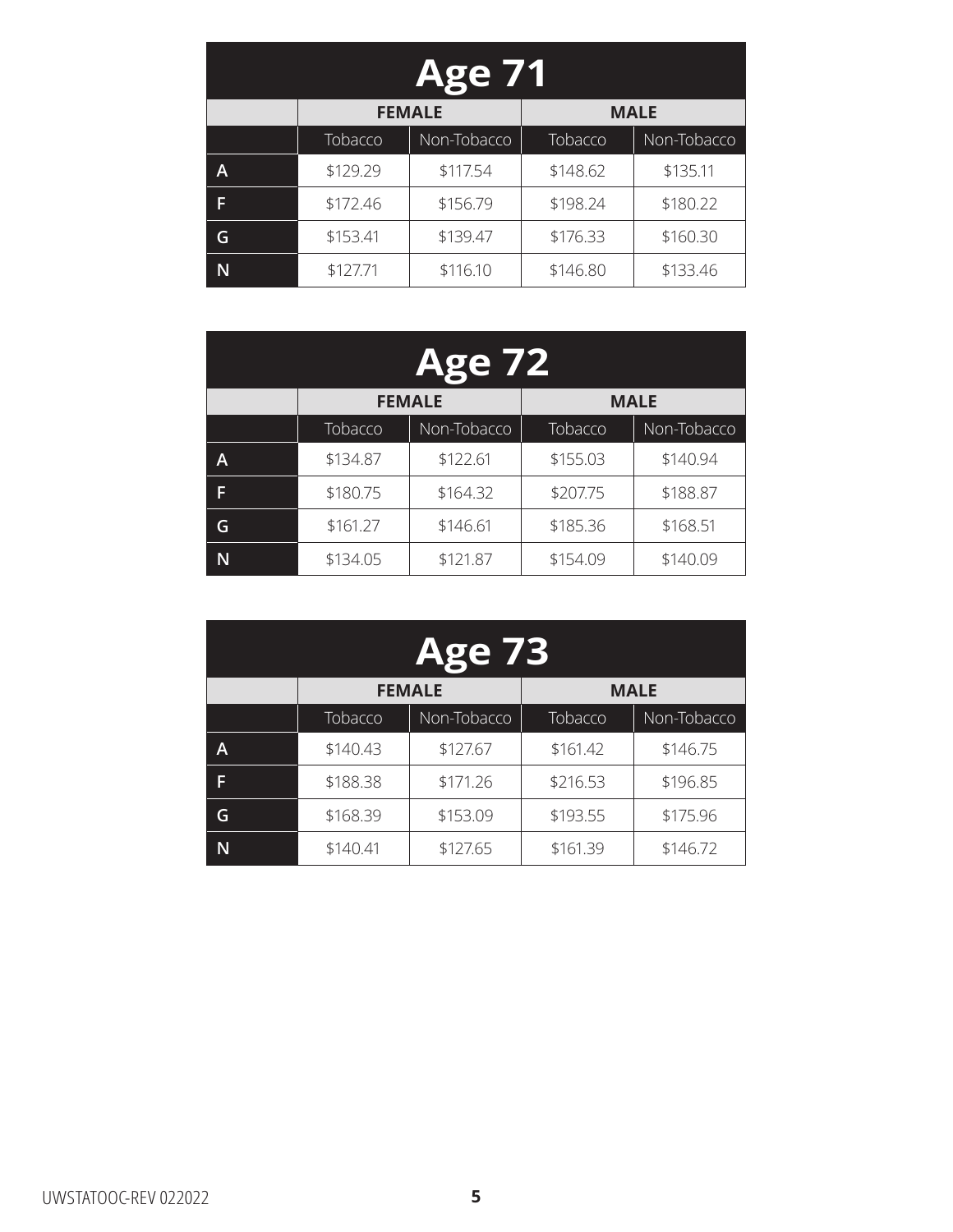| <b>Age 74</b> |                              |             |          |             |  |  |
|---------------|------------------------------|-------------|----------|-------------|--|--|
|               | <b>FEMALE</b><br><b>MALE</b> |             |          |             |  |  |
|               | Tobacco                      | Non-Tobacco | Tobacco  | Non-Tobacco |  |  |
| A             | \$145.38                     | \$132.17    | \$167.11 | \$151.92    |  |  |
| F             | \$196.02                     | \$178.20    | \$225.31 | \$204.83    |  |  |
| G             | \$175.52                     | \$159.57    | \$201.76 | \$183.42    |  |  |
|               | \$146.76                     | \$133.42    | \$168.69 | \$153.36    |  |  |

| <b>Age 75</b> |          |                              |          |             |  |  |
|---------------|----------|------------------------------|----------|-------------|--|--|
|               |          | <b>FEMALE</b><br><b>MALE</b> |          |             |  |  |
|               | Tobacco  | Non-Tobacco                  | Tobacco  | Non-Tobacco |  |  |
| A             | \$150.33 | \$136.67                     | \$172.81 | \$157.10    |  |  |
| F             | \$203.65 | \$185.14                     | \$234.09 | \$212.81    |  |  |
| G             | \$182.66 | \$166.06                     | \$209.96 | \$190.88    |  |  |
| N             | \$153.10 | \$139.19                     | \$175.98 | \$159.99    |  |  |

| <b>Age 76</b> |                              |             |          |             |  |
|---------------|------------------------------|-------------|----------|-------------|--|
|               | <b>MALE</b><br><b>FEMALE</b> |             |          |             |  |
|               | Tobacco                      | Non-Tobacco | Tobacco  | Non-Tobacco |  |
| A             | \$154.67                     | \$140.61    | \$177.78 | \$161.62    |  |
| F             | \$210.66                     | \$191.51    | \$242.14 | \$220.13    |  |
| G             | \$189.80                     | \$172.55    | \$218.17 | \$198.34    |  |
|               | \$158.66                     | \$144.24    | \$182.35 | \$165.78    |  |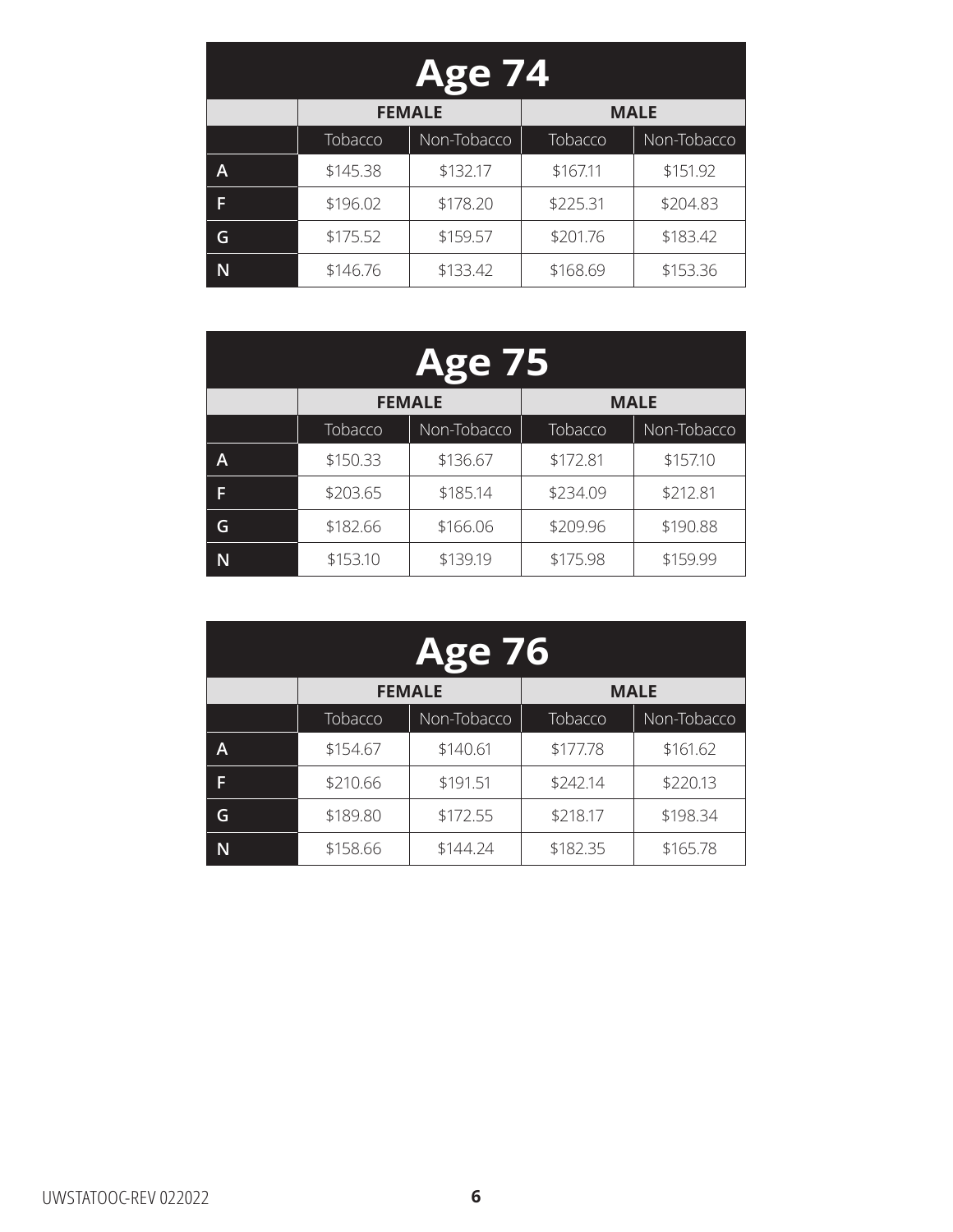| <b>Age 77</b> |                              |             |          |             |
|---------------|------------------------------|-------------|----------|-------------|
|               | <b>MALE</b><br><b>FEMALE</b> |             |          |             |
|               | Tobacco                      | Non-Tobacco | Tobacco  | Non-Tobacco |
| A             | \$158.99                     | \$144.54    | \$182.75 | \$166.14    |
| F             | \$217.65                     | \$197.87    | \$250.18 | \$227.44    |
| G             | \$196.21                     | \$178.38    | \$225.54 | \$205.04    |
|               | \$164.21                     | \$149.29    | \$188.74 | \$171.59    |

| <b>Age 78</b> |                              |             |          |             |
|---------------|------------------------------|-------------|----------|-------------|
|               | <b>FEMALE</b><br><b>MALE</b> |             |          |             |
|               | Tobacco                      | Non-Tobacco | Tobacco  | Non-Tobacco |
| A             | \$162.71                     | \$147.92    | \$187.02 | \$170.02    |
| F             | \$224.02                     | \$203.66    | \$257.49 | \$234.09    |
| G             | \$202.65                     | \$184.23    | \$232.93 | \$211.76    |
| N             | \$169.76                     | \$154.33    | \$195.12 | \$177.39    |

| <b>Age 79</b> |                              |             |          |             |  |
|---------------|------------------------------|-------------|----------|-------------|--|
|               | <b>MALE</b><br><b>FEMALE</b> |             |          |             |  |
|               | Tobacco                      | Non-Tobacco | Tobacco  | Non-Tobacco |  |
| A             | \$165.81                     | \$150.74    | \$190.57 | \$173.25    |  |
| F             | \$230.38                     | \$209.44    | \$264.82 | \$240.75    |  |
| G             | \$208.36                     | \$189.42    | \$239.49 | \$217.72    |  |
|               | \$175.31                     | \$159.38    | \$201.52 | \$183.20    |  |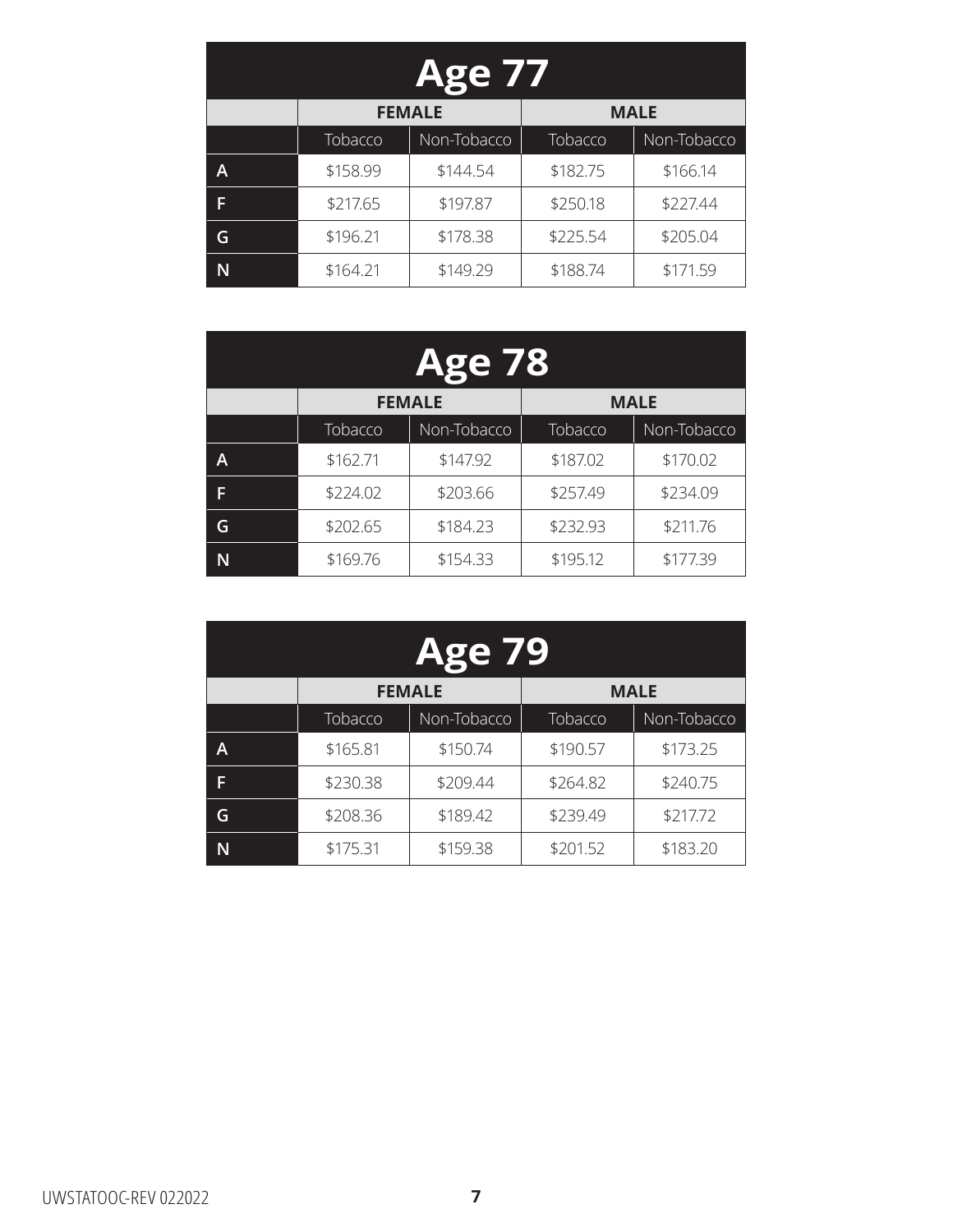| <b>Age 80</b> |                              |             |          |             |  |
|---------------|------------------------------|-------------|----------|-------------|--|
|               | <b>FEMALE</b><br><b>MALE</b> |             |          |             |  |
|               | Tobacco                      | Non-Tobacco | Tobacco  | Non-Tobacco |  |
| A             | \$170.37                     | \$154.89    | \$195.84 | \$178.04    |  |
| F             | \$236.44                     | \$214.95    | \$271.77 | \$247.07    |  |
| G             | \$214.13                     | \$194.67    | \$246.14 | \$223.77    |  |
|               | \$180.19                     | \$163.81    | \$207.10 | \$188.28    |  |

| <b>Age 81</b> |                              |             |          |             |
|---------------|------------------------------|-------------|----------|-------------|
|               | <b>FEMALE</b><br><b>MALE</b> |             |          |             |
|               | Tobacco                      | Non-Tobacco | Tobacco  | Non-Tobacco |
| A             | \$174.86                     | \$158.97    | \$200.99 | \$182.72    |
| F             | \$242.35                     | \$220.32    | \$278.57 | \$253.25    |
| G             | \$219.79                     | \$199.81    | \$252.64 | \$229.68    |
| N             | \$184.94                     | \$168.13    | \$212.58 | \$193.26    |

| <b>Age 82</b> |                              |             |          |             |  |
|---------------|------------------------------|-------------|----------|-------------|--|
|               | <b>FEMALE</b><br><b>MALE</b> |             |          |             |  |
|               | Tobacco                      | Non-Tobacco | Tobacco  | Non-Tobacco |  |
| A             | \$179.23                     | \$162.94    | \$206.01 | \$187.29    |  |
| F             | \$248.12                     | \$225.57    | \$285.20 | \$259.28    |  |
| G             | \$225.31                     | \$204.83    | \$258.97 | \$235.43    |  |
|               | \$189.58                     | \$172.35    | \$217.92 | \$198.11    |  |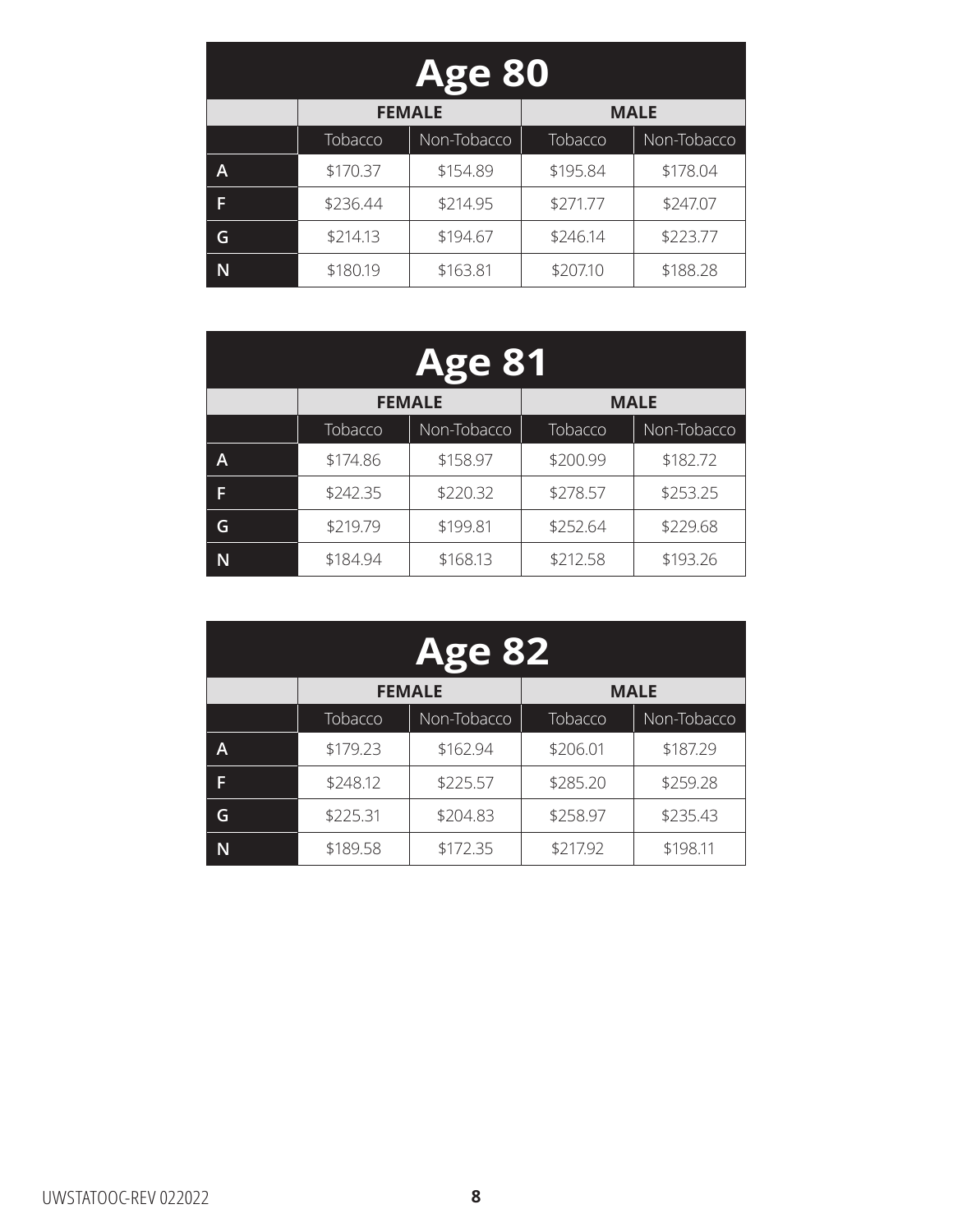| <b>Age 83</b> |                              |             |          |             |
|---------------|------------------------------|-------------|----------|-------------|
|               | <b>FEMALE</b><br><b>MALE</b> |             |          |             |
|               | Tobacco                      | Non-Tobacco | Tobacco  | Non-Tobacco |
| A             | \$183.50                     | \$166.82    | \$210.92 | \$191.75    |
| F             | \$253.73                     | \$230.67    | \$291.65 | \$265.14    |
|               | \$230.69                     | \$209.72    | \$265.16 | \$241.06    |
|               | \$194.11                     | \$176.47    | \$223.11 | \$202.83    |

| <b>Age 84</b> |                              |             |          |             |
|---------------|------------------------------|-------------|----------|-------------|
|               | <b>MALE</b><br><b>FEMALE</b> |             |          |             |
|               | Tobacco                      | Non-Tobacco | Tobacco  | Non-Tobacco |
| A             | \$187.67                     | \$170.61    | \$215.71 | \$196.10    |
| F             | \$259.21                     | \$235.65    | \$297.95 | \$270.87    |
| G             | \$235.91                     | \$214.47    | \$271.17 | \$246.52    |
|               | \$198.51                     | \$180.47    | \$228.19 | \$207.45    |

| <b>Age 85</b> |                              |             |          |             |
|---------------|------------------------------|-------------|----------|-------------|
|               | <b>MALE</b><br><b>FEMALE</b> |             |          |             |
|               | Tobacco                      | Non-Tobacco | Tobacco  | Non-Tobacco |
| A             | \$191.70                     | \$174.28    | \$220.36 | \$200.33    |
| F             | \$264.55                     | \$240.50    | \$304.08 | \$276.44    |
| G             | \$241.02                     | \$219.11    | \$277.03 | \$251.85    |
|               | \$202.81                     | \$184.38    | \$233.12 | \$211.93    |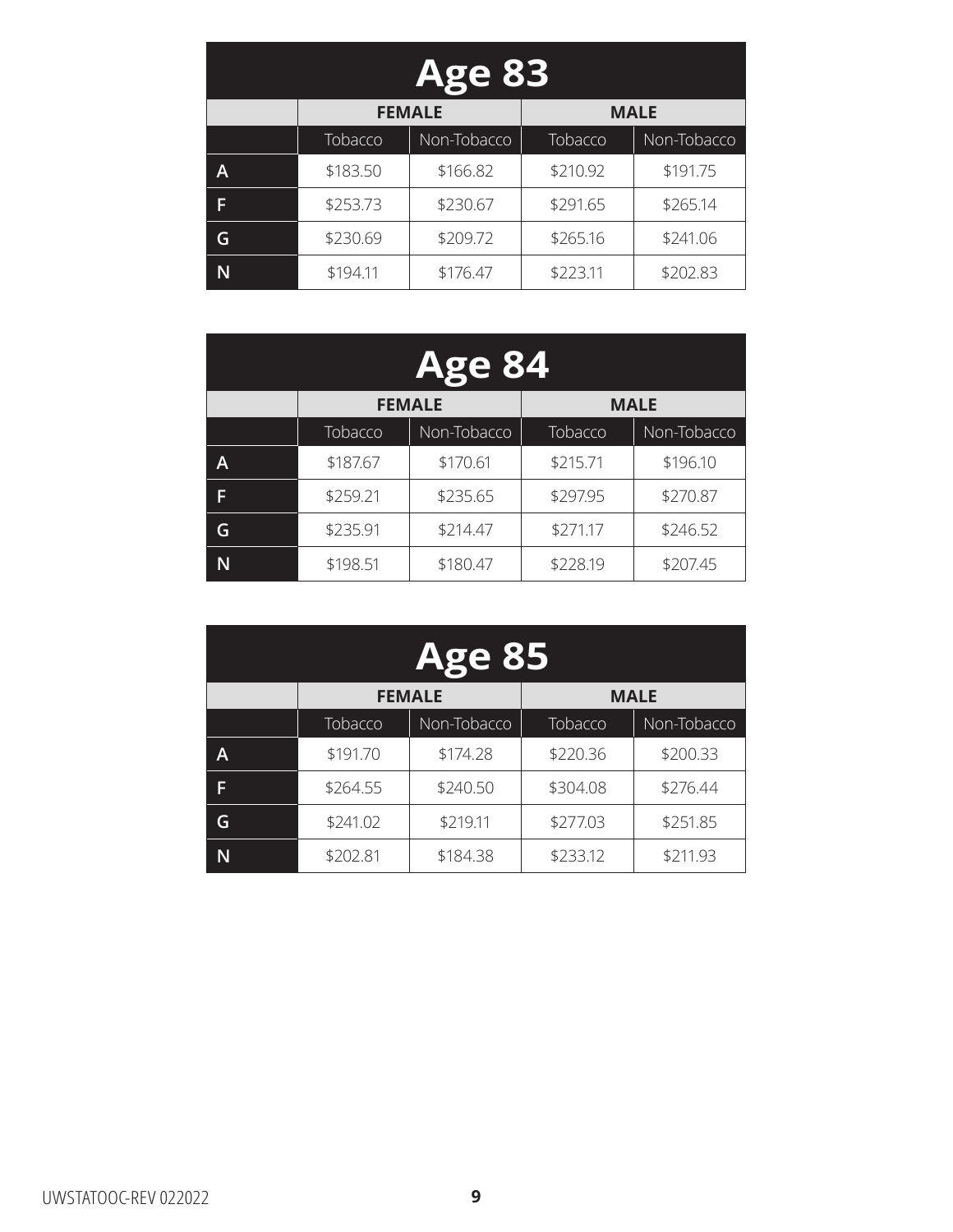| <b>Age 86</b> |                              |             |          |             |
|---------------|------------------------------|-------------|----------|-------------|
|               | <b>FEMALE</b><br><b>MALE</b> |             |          |             |
|               | Tobacco                      | Non-Tobacco | Tobacco  | Non-Tobacco |
| A             | \$195.65                     | \$177.87    | \$224.89 | \$204.45    |
| F             | \$269.74                     | \$245.22    | \$310.04 | \$281.86    |
| G             | \$245.98                     | \$223.62    | \$282.74 | \$257.04    |
|               | \$206.98                     | \$188.17    | \$237.90 | \$216.28    |

| <b>Age 87</b> |                              |             |          |             |
|---------------|------------------------------|-------------|----------|-------------|
|               | <b>MALE</b><br><b>FEMALE</b> |             |          |             |
|               | Tobacco                      | Non-Tobacco | Tobacco  | Non-Tobacco |
| A             | \$199.48                     | \$181.35    | \$229.29 | \$208.45    |
| F             | \$274.79                     | \$249.81    | \$315.84 | \$287.13    |
| G             | \$250.81                     | \$228.01    | \$288.28 | \$262.08    |
|               | \$211.05                     | \$191.87    | \$242.58 | \$220.53    |

| <b>Age 88</b> |                              |             |          |             |  |
|---------------|------------------------------|-------------|----------|-------------|--|
|               | <b>FEMALE</b><br><b>MALE</b> |             |          |             |  |
|               | Tobacco                      | Non-Tobacco | Tobacco  | Non-Tobacco |  |
| A             | \$203.22                     | \$184.75    | \$233.59 | \$212.36    |  |
| F             | \$279.67                     | \$254.25    | \$321.46 | \$292.24    |  |
| G             | \$255.49                     | \$232.27    | \$293.67 | \$266.98    |  |
|               | \$214.99                     | \$195.45    | \$247.11 | \$224.65    |  |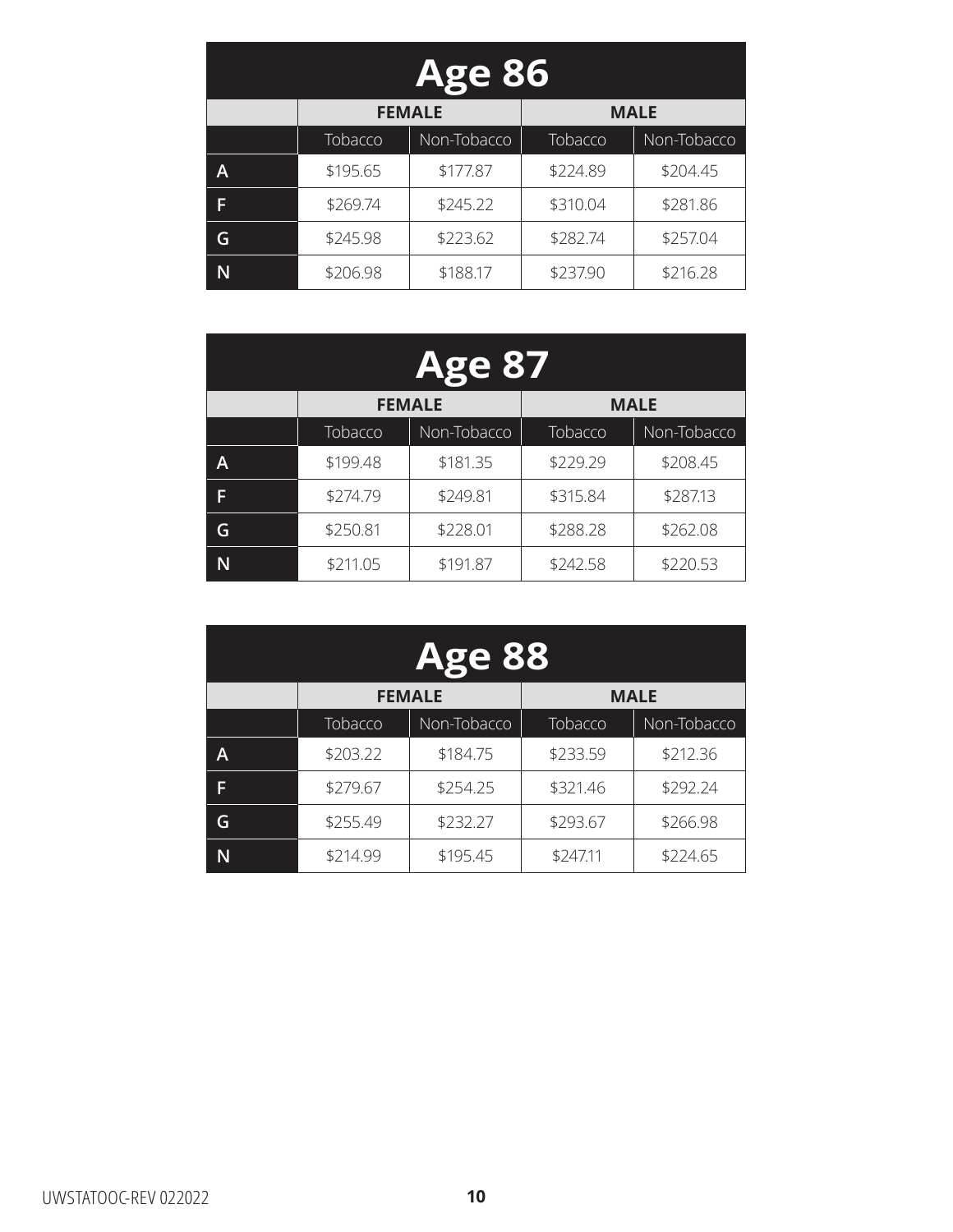| <b>Age 89</b> |                              |             |          |             |  |
|---------------|------------------------------|-------------|----------|-------------|--|
|               | <b>FEMALE</b><br><b>MALE</b> |             |          |             |  |
|               | Tobacco                      | Non-Tobacco | Tobacco  | Non-Tobacco |  |
| A             | \$206.85                     | \$188.05    | \$237.76 | \$216.15    |  |
| F             | \$284.43                     | \$258.58    | \$326.95 | \$297.23    |  |
| G             | \$260.04                     | \$236.40    | \$298.89 | \$271.72    |  |
|               | \$218.81                     | \$198.92    | \$251.51 | \$228.65    |  |

| <b>Age 90</b> |                              |             |          |             |  |
|---------------|------------------------------|-------------|----------|-------------|--|
|               | <b>FEMALE</b><br><b>MALE</b> |             |          |             |  |
|               | Tobacco                      | Non-Tobacco | Tobacco  | Non-Tobacco |  |
| A             | \$210.36                     | \$191.24    | \$241.79 | \$219.81    |  |
| F             | \$289.05                     | \$262.78    | \$332.24 | \$302.04    |  |
| G             | \$264.46                     | \$240.42    | \$303.98 | \$276.35    |  |
| N             | \$222.53                     | \$202.30    | \$255.78 | \$232.53    |  |

| <b>Age 91</b> |                              |             |          |             |  |
|---------------|------------------------------|-------------|----------|-------------|--|
|               | <b>MALE</b><br><b>FEMALE</b> |             |          |             |  |
|               | Tobacco                      | Non-Tobacco | Tobacco  | Non-Tobacco |  |
| A             | \$213.77                     | \$194.34    | \$245.71 | \$223.38    |  |
| F             | \$293.52                     | \$266.84    | \$337.38 | \$306.71    |  |
| G             | \$268.73                     | \$244.30    | \$308.88 | \$280.80    |  |
|               | \$226.12                     | \$205.57    | \$259.91 | \$236.29    |  |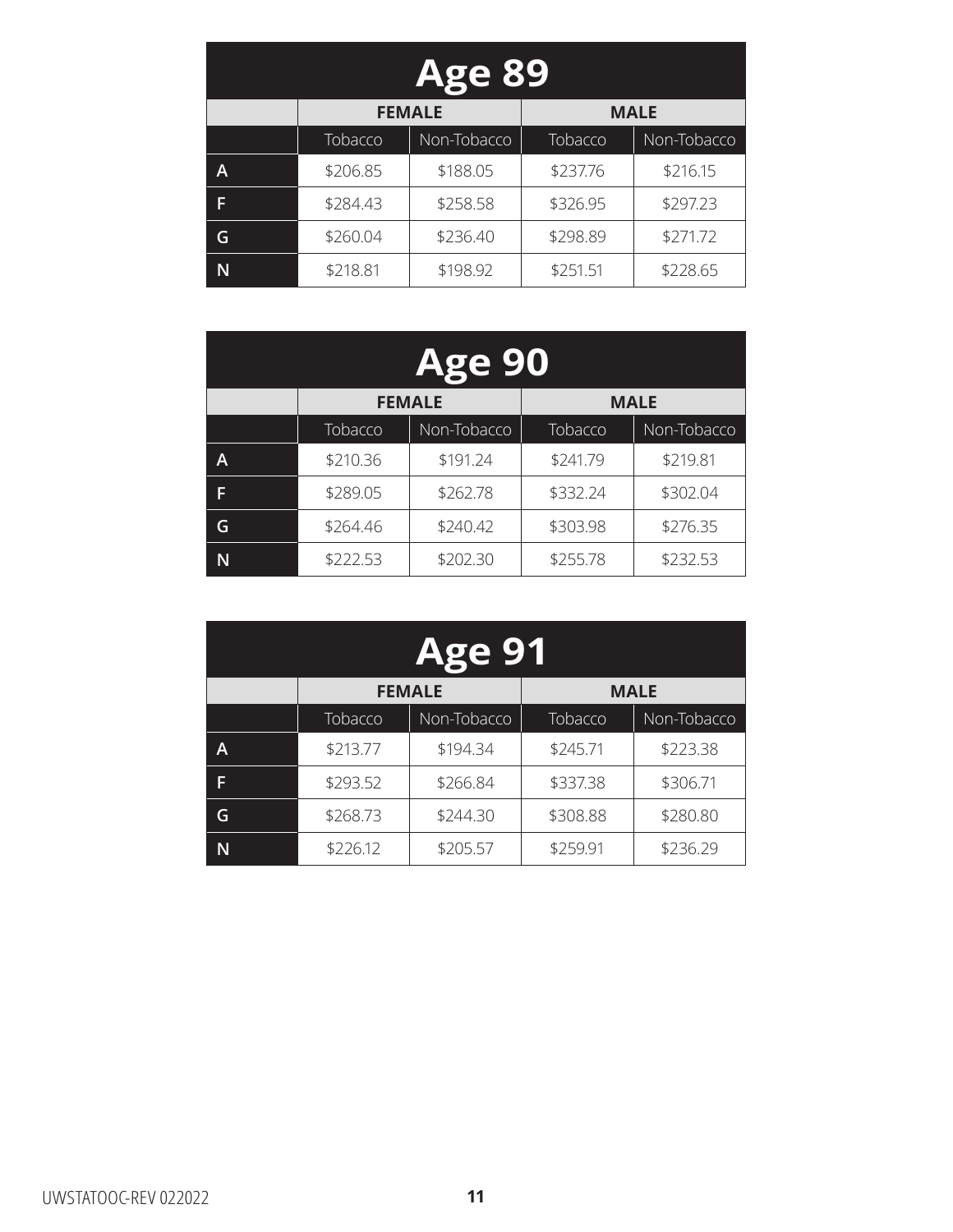| <b>Age 92</b> |                              |             |          |             |  |
|---------------|------------------------------|-------------|----------|-------------|--|
|               | <b>FEMALE</b><br><b>MALE</b> |             |          |             |  |
|               | Tobacco                      | Non-Tobacco | Tobacco  | Non-Tobacco |  |
| A             | \$217.07                     | \$197.34    | \$249.51 | \$226.83    |  |
| F             | \$297.84                     | \$270.77    | \$342.35 | \$311.23    |  |
| G             | \$272.85                     | \$248.05    | \$313.63 | \$285.12    |  |
|               | \$229.60                     | \$208.73    | \$263.91 | \$239.92    |  |

| <b>Age 93</b> |                              |             |          |             |  |
|---------------|------------------------------|-------------|----------|-------------|--|
|               | <b>FEMALE</b><br><b>MALE</b> |             |          |             |  |
|               | Tobacco                      | Non-Tobacco | Tobacco  | Non-Tobacco |  |
| A             | \$220.27                     | \$200.25    | \$253.18 | \$230.17    |  |
| F             | \$302.02                     | \$274.57    | \$347.14 | \$315.59    |  |
| G             | \$276.85                     | \$251.69    | \$318.23 | \$289.30    |  |
| N             | \$232.96                     | \$211.79    | \$267.78 | \$243.44    |  |

| <b>Age 94</b> |                              |             |          |             |  |
|---------------|------------------------------|-------------|----------|-------------|--|
|               | <b>MALE</b><br><b>FEMALE</b> |             |          |             |  |
|               | Tobacco                      | Non-Tobacco | Tobacco  | Non-Tobacco |  |
| A             | \$223.35                     | \$203.05    | \$256.72 | \$233.39    |  |
| F             | \$306.05                     | \$278.23    | \$351.78 | \$319.80    |  |
| G             | \$280.72                     | \$255.20    | \$322.66 | \$293.33    |  |
|               | \$236.21                     | \$214.74    | \$271.52 | \$246.84    |  |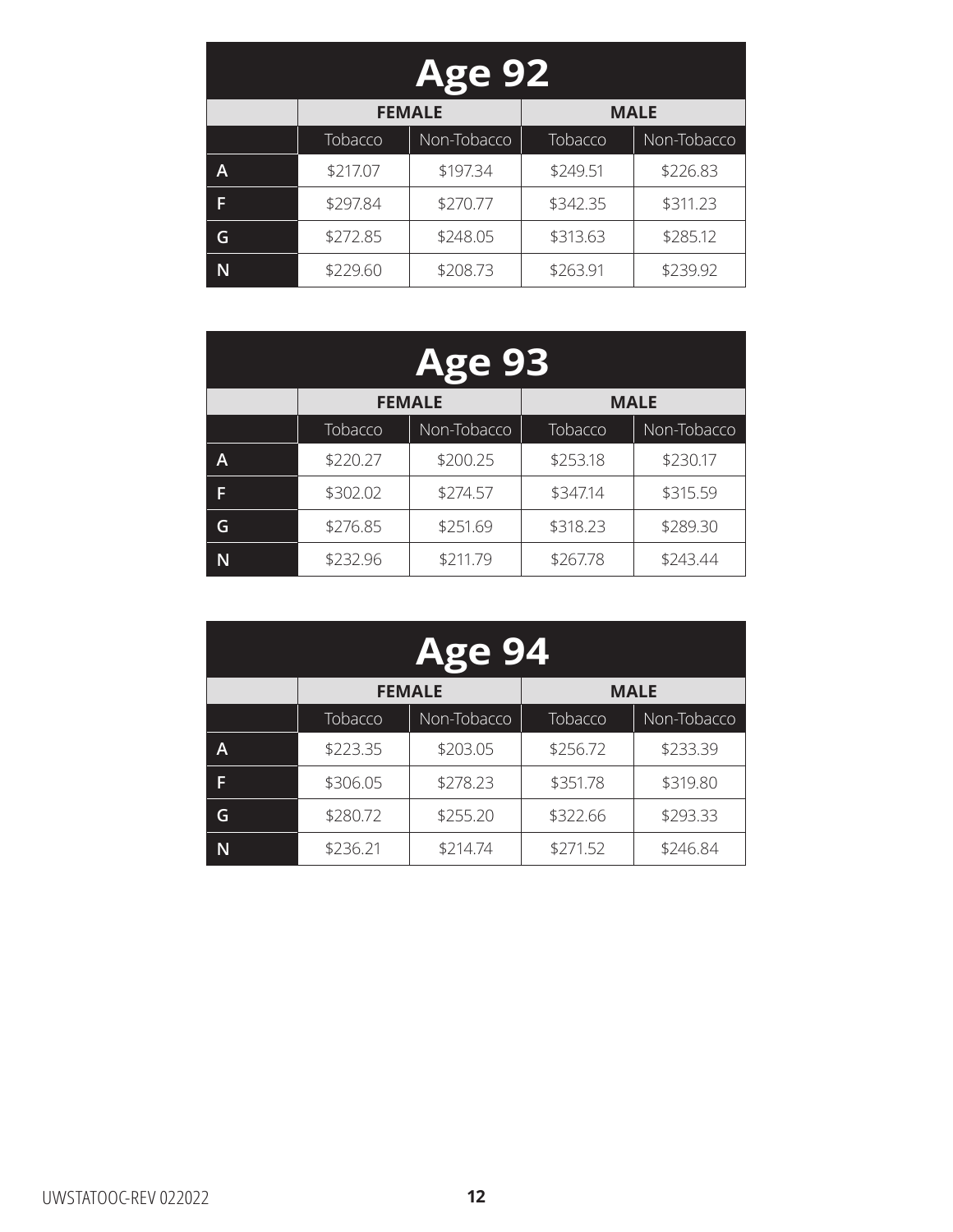| <b>Age 95</b> |                              |             |          |             |  |
|---------------|------------------------------|-------------|----------|-------------|--|
|               | <b>MALE</b><br><b>FEMALE</b> |             |          |             |  |
|               | Tobacco                      | Non-Tobacco | Tobacco  | Non-Tobacco |  |
| A             | \$226.34                     | \$205.77    | \$260.17 | \$236.52    |  |
| F             | \$309.94                     | \$281.77    | \$356.26 | \$323.88    |  |
| G             | \$284.43                     | \$258.58    | \$326.94 | \$297.22    |  |
|               | \$239.33                     | \$217.58    | \$275.11 | \$250.10    |  |

| <b>Age 96</b> |                              |             |          |             |
|---------------|------------------------------|-------------|----------|-------------|
|               | <b>FEMALE</b><br><b>MALE</b> |             |          |             |
|               | Tobacco                      | Non-Tobacco | Tobacco  | Non-Tobacco |
| A             | \$229.22                     | \$208.39    | \$263.48 | \$239.53    |
| F             | \$313.68                     | \$285.17    | \$360.55 | \$327.78    |
| G             | \$288.02                     | \$261.84    | \$331.05 | \$300.96    |
| N             | \$242.35                     | \$220.32    | \$278.58 | \$253.26    |

| <b>Age 97</b> |                              |             |          |             |  |
|---------------|------------------------------|-------------|----------|-------------|--|
|               | <b>FEMALE</b><br><b>MALE</b> |             |          |             |  |
|               | Tobacco                      | Non-Tobacco | Tobacco  | Non-Tobacco |  |
| A             | \$232.00                     | \$210.91    | \$266.67 | \$242.43    |  |
| F             | \$317.29                     | \$288.45    | \$364.71 | \$331.56    |  |
| G             | \$291.45                     | \$264.96    | \$335.01 | \$304.56    |  |
|               | \$245.25                     | \$222.96    | \$281.90 | \$256.28    |  |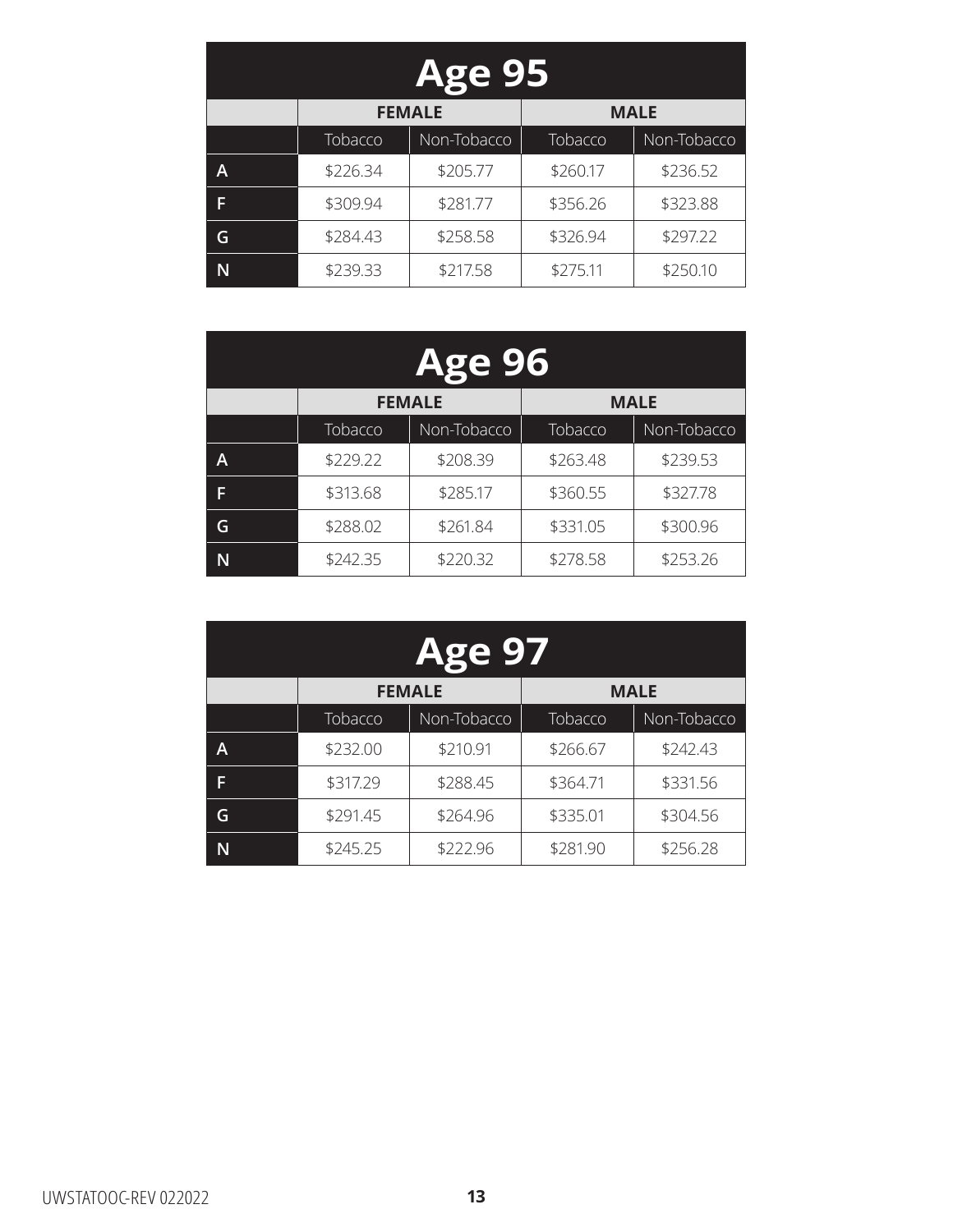| <b>Age 98</b> |                              |             |          |             |  |
|---------------|------------------------------|-------------|----------|-------------|--|
|               | <b>FEMALE</b><br><b>MALE</b> |             |          |             |  |
|               | Tobacco                      | Non-Tobacco | Tobacco  | Non-Tobacco |  |
| A             | \$234.66                     | \$213.33    | \$269.73 | \$245.21    |  |
| F             | \$320.74                     | \$291.59    | \$368.67 | \$335.16    |  |
| G             | \$294.76                     | \$267.97    | \$338.82 | \$308.02    |  |
|               | \$248.03                     | \$225.49    | \$285.10 | \$259.19    |  |

| <b>Age 99</b> |                              |             |          |             |  |
|---------------|------------------------------|-------------|----------|-------------|--|
|               | <b>FEMALE</b><br><b>MALE</b> |             |          |             |  |
|               | Tobacco                      | Non-Tobacco | Tobacco  | Non-Tobacco |  |
| A             | \$237.21                     | \$215.65    | \$272.65 | \$247.87    |  |
| F             | \$324.07                     | \$294.61    | \$372.49 | \$338.63    |  |
| G             | \$297.94                     | \$270.86    | \$342.46 | \$311.33    |  |
| N             | \$250.71                     | \$227.92    | \$288.17 | \$261.98    |  |

| <b>Age 100+</b> |                              |             |          |             |
|-----------------|------------------------------|-------------|----------|-------------|
|                 | <b>MALE</b><br><b>FEMALE</b> |             |          |             |
|                 | Tobacco                      | Non-Tobacco | Tobacco  | Non-Tobacco |
| A               | \$239.66                     | \$217.88    | \$275.48 | \$250.44    |
| F               | \$327.22                     | \$297.48    | \$376.13 | \$341.94    |
| G               | \$300.97                     | \$273.61    | \$345.95 | \$314.50    |
|                 | \$253.25                     | \$230.23    | \$291.10 | \$264.64    |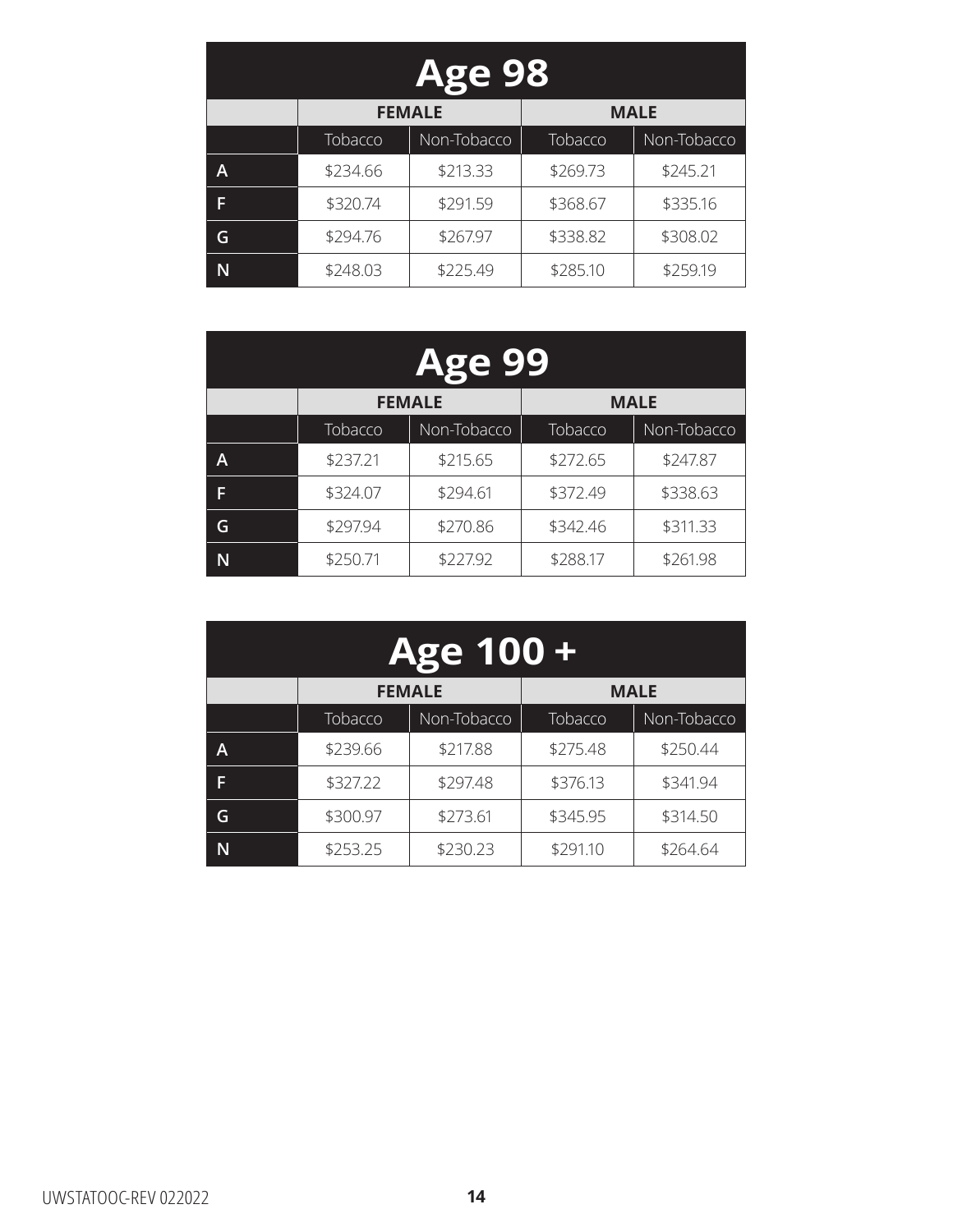You have the option to purchase any of the Medicare Supplement benefit plans shown on the front cover in white as Standard Plans.

#### **PREMIUM INFORMATION**

Blue Cross and Blue Shield of Illinois can only raise your premium if we raise the premium for all policies like yours in the state. We will not change your premium or cancel your policy because of poor health. Premiums change at age 65 and every year thereafter up to age 100. If your premium changes, you will be notified at least 30 days in advance.

#### **Gender**

One factor that will determine your premium is your gender. When completing the application, you will need to make a gender selection.

#### **Tobacco User**

A Tobacco User is a person who is permitted under state and federal law to legally use Tobacco, with Tobacco use (other than religious or ceremonial use of Tobacco) occurring on average of four or more times per week that last occurred within the past six months. Tobacco products include but are not limited to: cigarettes, cigars, smokeless tobacco products, electronic cigarettes, dissolvable tobacco products, and vaping.

If you meet the definition of a Tobacco User, you may pay a higher premium for your health coverage.

### **PREMIUM DISCOUNTS**

Blue Cross and Blue Shield of Oklahoma Medicare Supplement premium discounts may be available. Eligibility criteria are described below. If you are eligible for a discount, the discount will be applied to your next bill and remain in effect as long as you are enrolled in your Blue Cross and Blue Shield of Illinois Medicare Supplement plan.

Discounts cannot be combined; only one type of discount per member permitted.

#### **Household Discount**

You may be eligible for a discount if you and any other person residing in your household are both enrolled in a Blue Cross and Blue Shield of Illinois Medicare Supplement policy effective on or after May 1, 2019.

#### **Continue with Blue Discount**

You may be eligible for a discount if you were enrolled in commercial group or individual coverage with a Blue Cross and Blue Shield Plan issued in Illinois, Montana, New Mexico, Oklahoma, or Texas and that coverage was within one year of your BCBSIL Medicare Supplement policy becoming effective. Applies to BCBSIL Medicare Supplement policies issued with an effective date on or after April 1, 2022.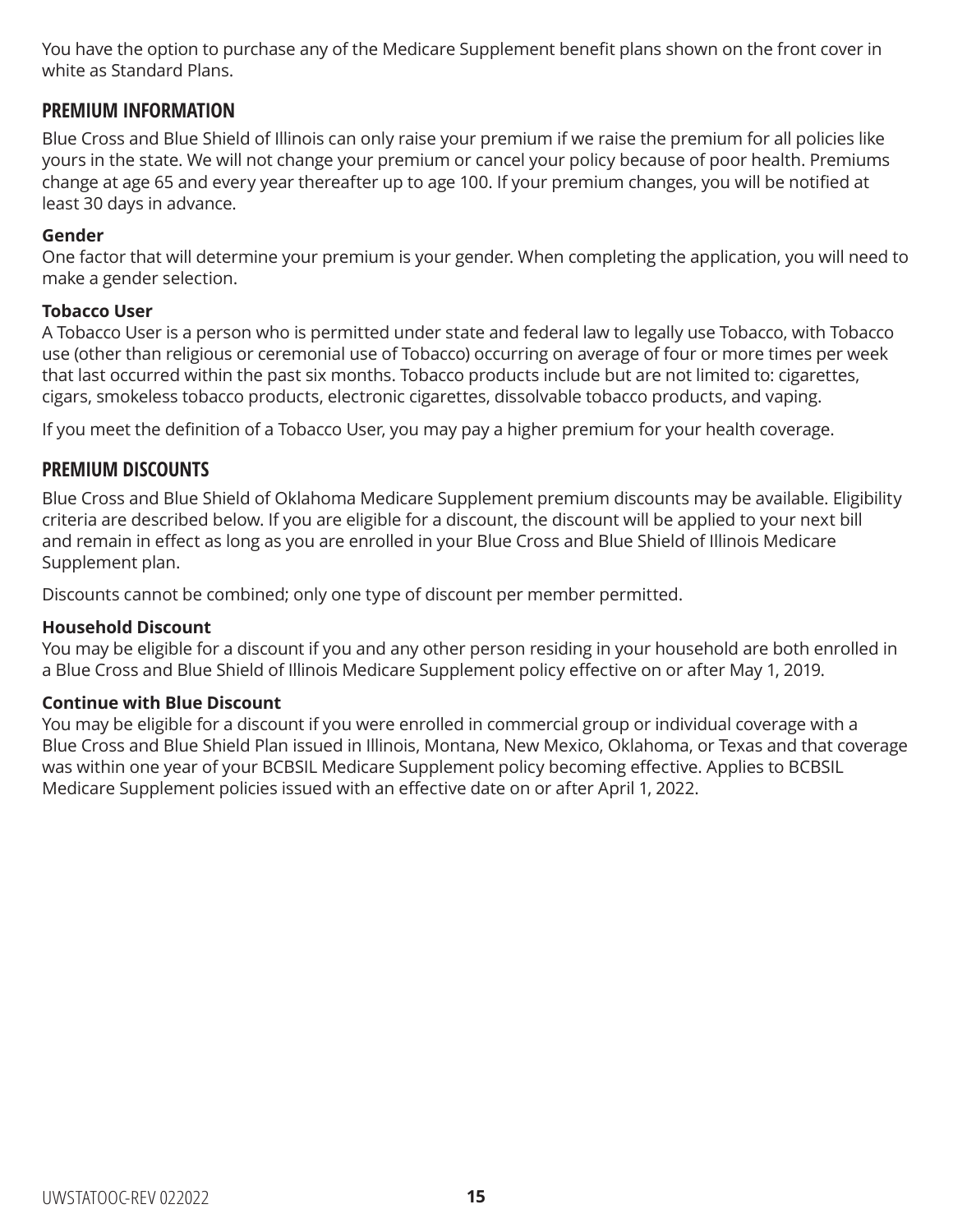### **DISCLOSURES**

Use this outline to compare benefits and premiums among policies.

### **READ YOUR POLICY VERY CAREFULLY**

This is only an outline describing your policy's most important features. The policy is your insurance contract. You must read the policy itself to understand all of the rights and duties of both you and your insurance company.

### **RIGHT TO RETURN YOUR POLICY**

If you find that you are not satisfied with your policy, you may return it to **Blue Medicare Supplement c/o Member Services, P.O. Box 3388** 

**Scranton, PA 18505**. If you send the policy back to us within 30 days after you receive it, we will treat the policy as if it had never been issued and will return all of your payments.

### **POLICY REPLACEMENT**

If you are replacing another health insurance policy, do NOT cancel it until you have actually received your new policy and are sure you want to keep it.

### **NOTICE**

This policy may not fully cover all of your medical costs. Neither Blue Cross and Blue Shield of Illinois nor its agents are connected with Medicare. This Outline of Coverage does not give you all the details of Medicare coverage. Contact your local Social Security Office or consult "Medicare & You" for more details.

### **COMPLETE ANSWERS ARE VERY IMPORTANT**

When you fill out the application for the new policy, be sure to answer truthfully and completely all questions about your medical and health history. The company may cancel your policy and refuse to pay any claims if you leave out or falsify important medical information.

Review the application carefully before you sign it. Be certain that all information has been properly recorded.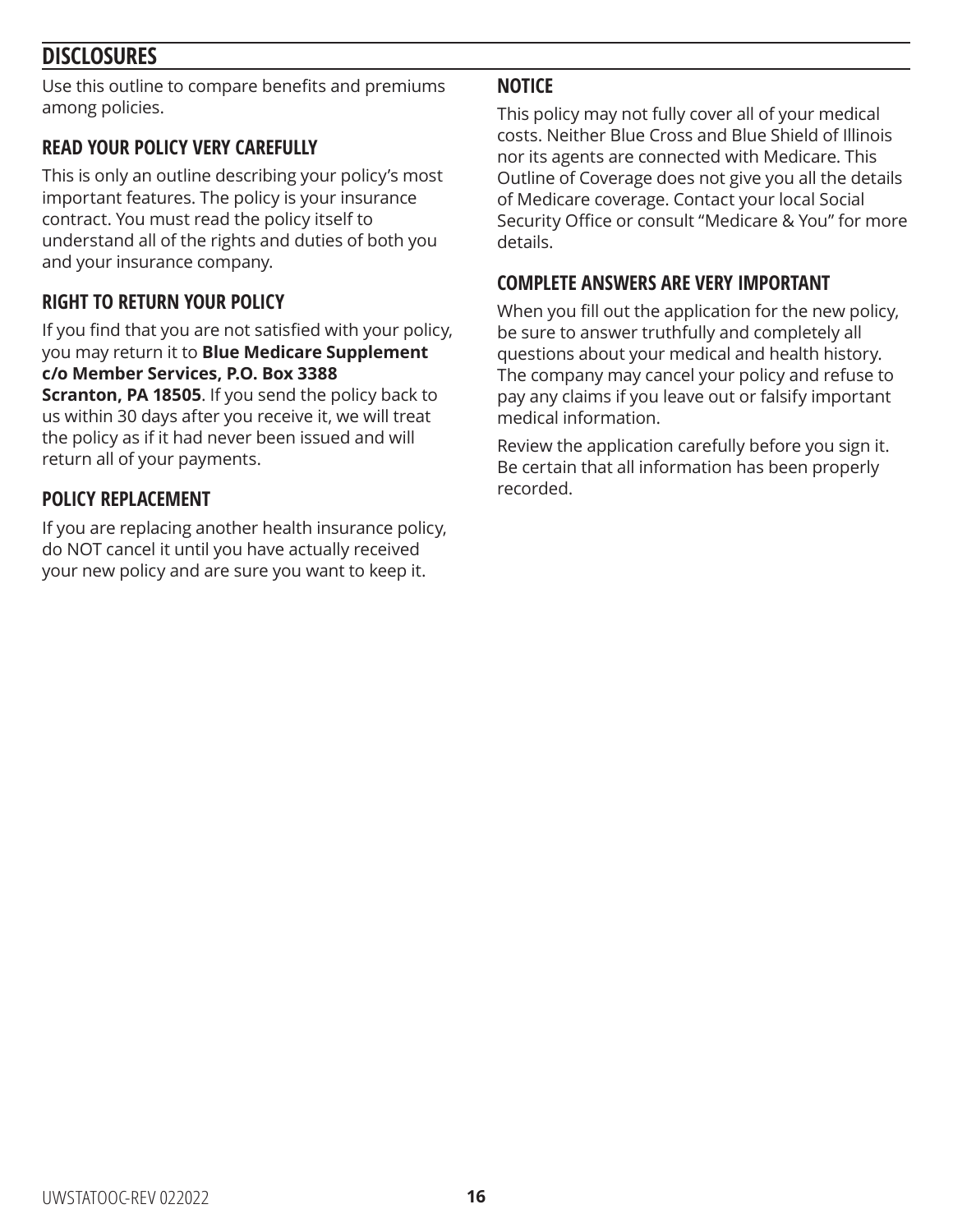# **Plan A**

#### **MEDICARE (PART A) — HOSPITAL SERVICES — PER BENEFIT PERIOD**

| <b>Services</b>                                                                                                                                                                                                                                    | <b>Medicare Pays</b>                                                                                    | <b>Plan A Pays</b>                     | <b>You Pay</b>                 |
|----------------------------------------------------------------------------------------------------------------------------------------------------------------------------------------------------------------------------------------------------|---------------------------------------------------------------------------------------------------------|----------------------------------------|--------------------------------|
| Hospitalization <sup>4</sup><br>Semiprivate room and board, general<br>nursing, and miscellaneous services<br>and supplies                                                                                                                         |                                                                                                         |                                        |                                |
| First 60 days                                                                                                                                                                                                                                      | All but \$1,556                                                                                         | \$0                                    | \$1,556<br>(Part A deductible) |
| 61st through 90th day                                                                                                                                                                                                                              | All but \$389 a day                                                                                     | \$389 a day                            | \$0                            |
| 91st day and after:                                                                                                                                                                                                                                |                                                                                                         |                                        |                                |
| - While using 60 Lifetime Reserve days                                                                                                                                                                                                             | All but \$778 a day                                                                                     | \$778 a day                            | \$0                            |
| - Additional 365 days once Lifetime<br>Reserve days are used                                                                                                                                                                                       | \$0                                                                                                     | 100% of Medicare-<br>eligible expenses | \$0 <sub>5</sub>               |
| Beyond the additional 365 days                                                                                                                                                                                                                     | \$0                                                                                                     | \$0                                    | All costs                      |
| <b>Skilled Nursing Facility Care<sup>4</sup></b><br>You must meet Medicare's requirements,<br>including having been in a hospital for<br>at least 3 days and entered a Medicare-<br>approved facility within 30 days after<br>leaving the hospital |                                                                                                         |                                        |                                |
| First 20 days                                                                                                                                                                                                                                      | All approved amounts                                                                                    | \$0                                    | \$0                            |
| 21st through 100th day                                                                                                                                                                                                                             | All but \$194.50 a day                                                                                  | \$0                                    | Up to \$194.50 a day           |
| 101st day and after                                                                                                                                                                                                                                | \$0                                                                                                     | \$0                                    | All costs                      |
| <b>Blood</b>                                                                                                                                                                                                                                       |                                                                                                         |                                        |                                |
| First 3 pints                                                                                                                                                                                                                                      | \$0                                                                                                     | 3 pints                                | \$0                            |
| Additional amounts                                                                                                                                                                                                                                 | 100%                                                                                                    | \$0                                    | \$0                            |
| <b>Hospice Care</b><br>You must meet Medicare's requirements,<br>including a doctor's certification of<br>terminal illness                                                                                                                         | All but very limited<br>copayment/<br>coinsurance for<br>outpatient drugs and<br>inpatient respite care | Medicare<br>copayment/<br>coinsurance  | \$0                            |

- **<sup>4</sup>** A benefit period begins on the first day you receive services as an inpatient in a hospital and ends after you have been out of the hospital and have not received skilled care in any other facility for 60 days in a row.
- **<sup>5</sup>** NOTICE: When your Medicare Part A hospital benefits are exhausted, the insurer stands in the place of Medicare and will pay whatever amount Medicare would have paid for up to an additional 365 days as provided in the policy's "Core Benefits." During this time the hospital is prohibited from billing you for the balance based on any difference between its billed charges and the amount Medicare would have paid.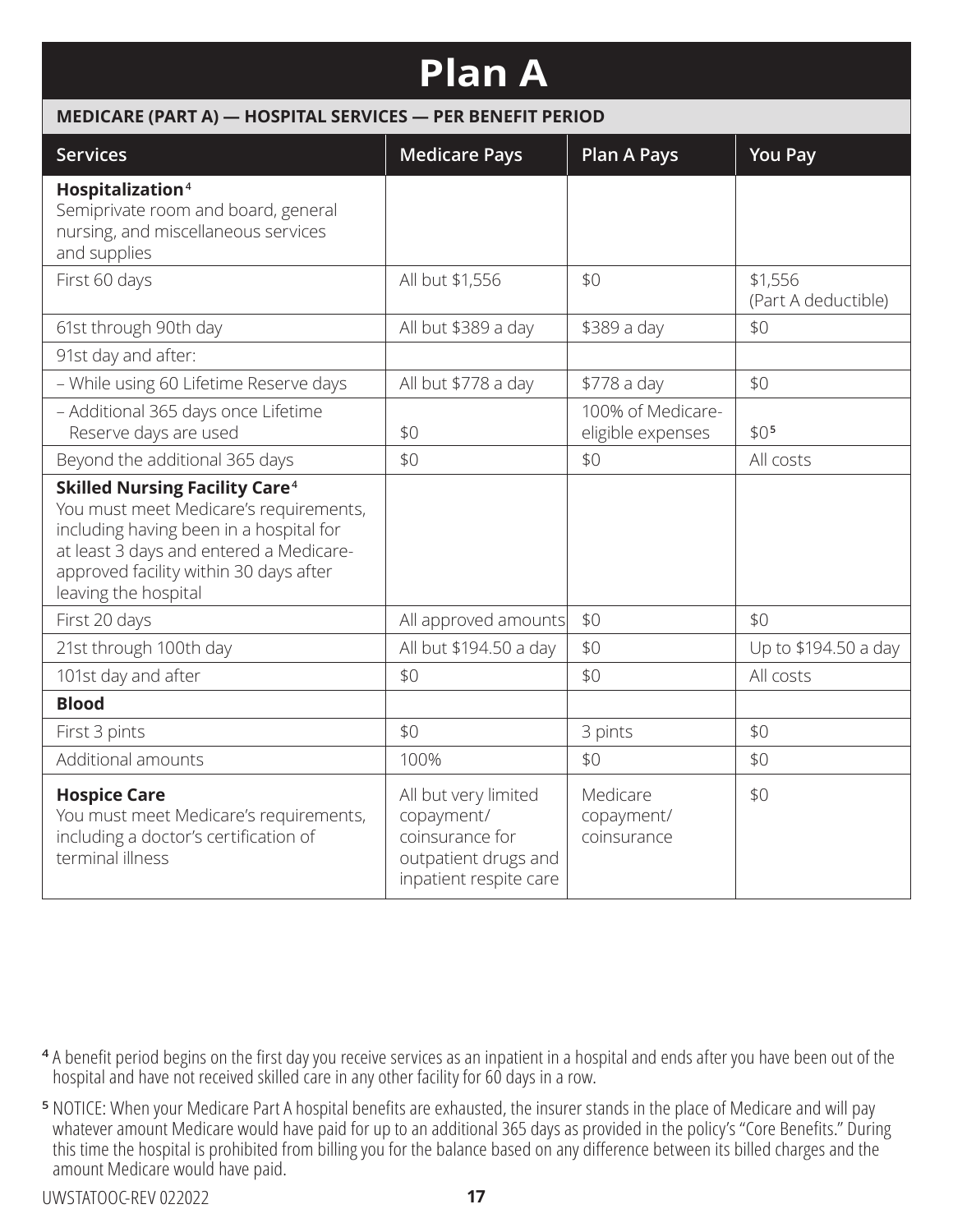| <b>Plan A</b>                                                                                                                                                                                                                                                                        |                                                           |                    |                           |  |  |
|--------------------------------------------------------------------------------------------------------------------------------------------------------------------------------------------------------------------------------------------------------------------------------------|-----------------------------------------------------------|--------------------|---------------------------|--|--|
|                                                                                                                                                                                                                                                                                      | MEDICARE (PART B) - MEDICAL SERVICES - PER CALENDAR YEAR. |                    |                           |  |  |
| <b>Services</b>                                                                                                                                                                                                                                                                      | <b>Medicare Pays</b>                                      | <b>Plan A Pays</b> | <b>You Pay</b>            |  |  |
| Medical Expenses - In or Out of the<br><b>Hospital and Outpatient Hospital</b><br>Treatment, such as physicians' services,<br>inpatient and outpatient medical and<br>surgical services and supplies, physical<br>and speech therapy, diagnostic tests,<br>durable medical equipment |                                                           |                    |                           |  |  |
| First \$233 of Medicare-approved amounts <sup>6</sup>                                                                                                                                                                                                                                | \$0                                                       | \$0                | \$233 (Part B deductible) |  |  |
| Remainder of Medicare-approved amounts                                                                                                                                                                                                                                               | Generally 80%                                             | Generally 20%      | \$0                       |  |  |
| <b>Part B Excess Charges</b><br>(above Medicare-approved amounts)                                                                                                                                                                                                                    | \$0                                                       | \$0                | All costs                 |  |  |
| <b>Blood</b>                                                                                                                                                                                                                                                                         |                                                           |                    |                           |  |  |
| First 3 pints                                                                                                                                                                                                                                                                        | \$0                                                       | All costs          | \$0                       |  |  |
| Next \$233 of Medicare-approved amounts <sup>6</sup>                                                                                                                                                                                                                                 | \$0                                                       | \$0                | \$233 (Part B deductible) |  |  |
| Remainder of Medicare-approved amounts                                                                                                                                                                                                                                               | 80%                                                       | 20%                | \$0                       |  |  |
| <b>Clinical Laboratory Services -</b><br><b>Tests for Diagnostic Services</b>                                                                                                                                                                                                        | 100%                                                      | \$0                | \$0                       |  |  |
| <b>MEDICARE (PARTS A &amp; B)</b>                                                                                                                                                                                                                                                    |                                                           |                    |                           |  |  |
| <b>Services</b>                                                                                                                                                                                                                                                                      | <b>Medicare Pays</b>                                      | <b>Plan A Pays</b> | <b>You Pay</b>            |  |  |
| <b>Home Health Care</b><br><b>Medicare-approved Services</b>                                                                                                                                                                                                                         |                                                           |                    |                           |  |  |
| Medically necessary skilled care services<br>and medical supplies                                                                                                                                                                                                                    | 100%                                                      | \$0                | \$0                       |  |  |
| Durable medical equipment                                                                                                                                                                                                                                                            |                                                           |                    |                           |  |  |

\$0 \$233 (Part B deductible)

80% | 20% | \$0

amounts **<sup>6</sup>**

amounts

– First \$233 of Medicare-approved

– Remainder of Medicare-approved

**<sup>6</sup>** Once you have been billed \$233 of Medicare-approved amounts for covered services, your Part B deductible will have been met for the calendar year.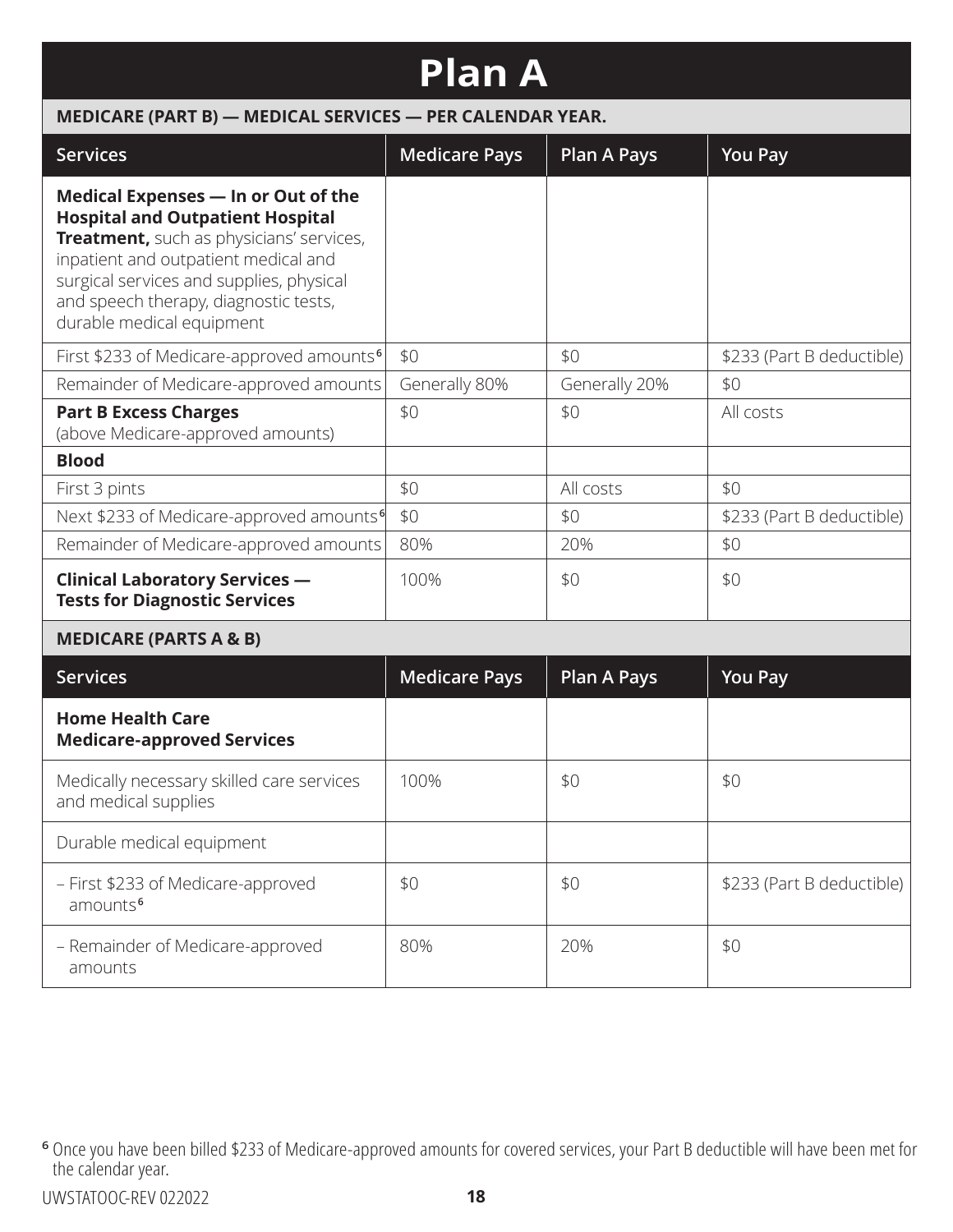# **Plan F**

### **MEDICARE (PART A) — HOSPITAL SERVICES — PER BENEFIT PERIOD**

| <b>Services</b>                                                                                                                                                                                                                                | <b>Medicare Pays</b>                                                                                    | <b>Plan F Pays</b>                     | <b>You Pay</b>   |
|------------------------------------------------------------------------------------------------------------------------------------------------------------------------------------------------------------------------------------------------|---------------------------------------------------------------------------------------------------------|----------------------------------------|------------------|
| Hospitalization <sup>4</sup><br>Semiprivate room and board, general nursing,<br>and miscellaneous services and supplies                                                                                                                        |                                                                                                         |                                        |                  |
| First 60 days                                                                                                                                                                                                                                  | All but \$1,556                                                                                         | \$1,556<br>(Part A deductible)         | \$0              |
| 61st through 90th day                                                                                                                                                                                                                          | All but \$389 a day                                                                                     | \$389 a day                            | \$0              |
| 91st day and after:                                                                                                                                                                                                                            |                                                                                                         |                                        |                  |
| - While using 60 Lifetime Reserve days                                                                                                                                                                                                         | All but \$778 a day                                                                                     | \$778 a day                            | \$0              |
| - Additional 365 days once Lifetime Reserve<br>days are used                                                                                                                                                                                   | \$0                                                                                                     | 100% of Medicare-<br>eligible expenses | \$0 <sub>5</sub> |
| Beyond the additional 365 days                                                                                                                                                                                                                 | \$0                                                                                                     | \$0                                    | All costs        |
| <b>Skilled Nursing Facility Care<sup>4</sup></b><br>You must meet Medicare's requirements,<br>including having been in a hospital for at least<br>3 days and entered a Medicare-approved<br>facility within 30 days after leaving the hospital |                                                                                                         |                                        |                  |
| First 20 days                                                                                                                                                                                                                                  | All approved amounts                                                                                    | \$0                                    | \$0              |
| 21st through 100th day                                                                                                                                                                                                                         | All but \$194.50 a day                                                                                  | Up to \$194.50 a day                   | \$0              |
| 101st day and after                                                                                                                                                                                                                            | \$0                                                                                                     | \$0                                    | All costs        |
| <b>Blood</b>                                                                                                                                                                                                                                   |                                                                                                         |                                        |                  |
| First 3 pints                                                                                                                                                                                                                                  | \$0                                                                                                     | 3 pints                                | \$0              |
| Additional amounts                                                                                                                                                                                                                             | 100%                                                                                                    | \$0                                    | \$0              |
| <b>Hospice Care</b><br>You must meet Medicare's requirements,<br>including a doctor's certification of<br>terminal illness                                                                                                                     | All but very limited<br>copayment/<br>coinsurance for<br>outpatient drugs and<br>inpatient respite care | Medicare copayment/<br>coinsurance     | \$0              |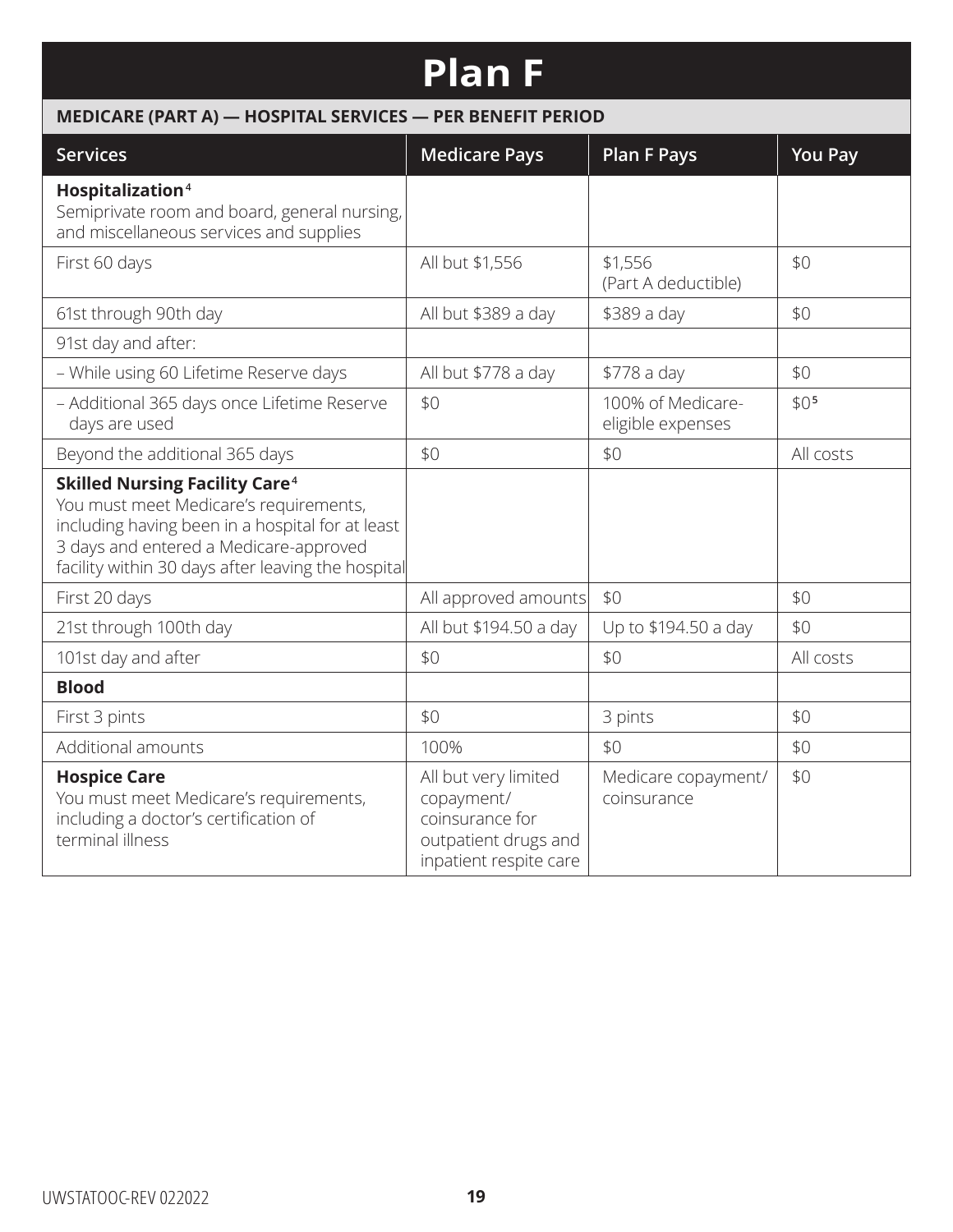# **Plan F**

| MEDICARE (PART B) - MEDICAL SERVICES - PER CALENDAR YEAR                                                                                                                                                                                                                             |                      |                                                     |                                                          |  |  |
|--------------------------------------------------------------------------------------------------------------------------------------------------------------------------------------------------------------------------------------------------------------------------------------|----------------------|-----------------------------------------------------|----------------------------------------------------------|--|--|
| <b>Services</b>                                                                                                                                                                                                                                                                      | <b>Medicare Pays</b> | <b>Plan F Pays</b>                                  | <b>You Pay</b>                                           |  |  |
| Medical Expenses - In or Out of the<br><b>Hospital and Outpatient Hospital</b><br>Treatment, such as physicians' services,<br>inpatient and outpatient medical and<br>surgical services and supplies, physical and<br>speech therapy, diagnostic tests, durable<br>medical equipment |                      |                                                     |                                                          |  |  |
| First \$233 of Medicare-approved amounts <sup>6</sup>                                                                                                                                                                                                                                | \$0                  | \$233 (Part B deductible)                           | \$0                                                      |  |  |
| Remainder of Medicare-approved amounts                                                                                                                                                                                                                                               | Generally 80%        | Generally 20%                                       | \$0                                                      |  |  |
| <b>Part B Excess Charges</b><br>(above Medicare-approved amounts)                                                                                                                                                                                                                    | \$0                  | 100%                                                | \$0                                                      |  |  |
| <b>Blood</b>                                                                                                                                                                                                                                                                         |                      |                                                     |                                                          |  |  |
| First 3 pints                                                                                                                                                                                                                                                                        | \$0                  | All costs                                           | \$0                                                      |  |  |
| Next \$233 of Medicare-approved amounts <sup>6</sup>                                                                                                                                                                                                                                 | \$0                  | \$233 (Part B deductible)                           | \$0                                                      |  |  |
| Remainder of Medicare-approved amounts                                                                                                                                                                                                                                               | 80%                  | 20%                                                 | \$0                                                      |  |  |
| <b>Clinical Laboratory Services -</b><br><b>Tests for Diagnostic Services</b>                                                                                                                                                                                                        | 100%                 | \$0                                                 | \$0                                                      |  |  |
| <b>MEDICARE (PARTS A &amp; B)</b>                                                                                                                                                                                                                                                    |                      |                                                     |                                                          |  |  |
| <b>Services</b>                                                                                                                                                                                                                                                                      | <b>Medicare Pays</b> | <b>Plan F Pays</b>                                  | <b>You Pay</b>                                           |  |  |
| <b>Home Health Care</b><br><b>Medicare-approved Services</b>                                                                                                                                                                                                                         |                      |                                                     |                                                          |  |  |
| Medically necessary skilled care services<br>and medical supplies                                                                                                                                                                                                                    | 100%                 | \$0                                                 | \$0                                                      |  |  |
| Durable medical equipment                                                                                                                                                                                                                                                            |                      |                                                     |                                                          |  |  |
| - First \$233 of Medicare-approved<br>amounts <sup>6</sup>                                                                                                                                                                                                                           | \$0                  | \$233 (Part B deductible)                           | \$0                                                      |  |  |
| - Remainder of Medicare-approved<br>amounts                                                                                                                                                                                                                                          | 80%                  | 20%                                                 | \$0                                                      |  |  |
| <b>OTHER BENEFITS - NOT COVERED BY MEDICARE</b>                                                                                                                                                                                                                                      |                      |                                                     |                                                          |  |  |
| <b>Foreign Travel -</b><br><b>Not Covered by Medicare</b><br>Medically necessary emergency care<br>services beginning during the first 60 days<br>of each trip outside the USA                                                                                                       |                      |                                                     |                                                          |  |  |
| First \$250 each calendar year                                                                                                                                                                                                                                                       | \$0                  | \$0                                                 | \$250                                                    |  |  |
| Remainder of charges                                                                                                                                                                                                                                                                 | \$0                  | 80% to a lifetime<br>maximum benefit<br>of \$50,000 | 20% and amounts<br>over the \$50,000<br>lifetime maximum |  |  |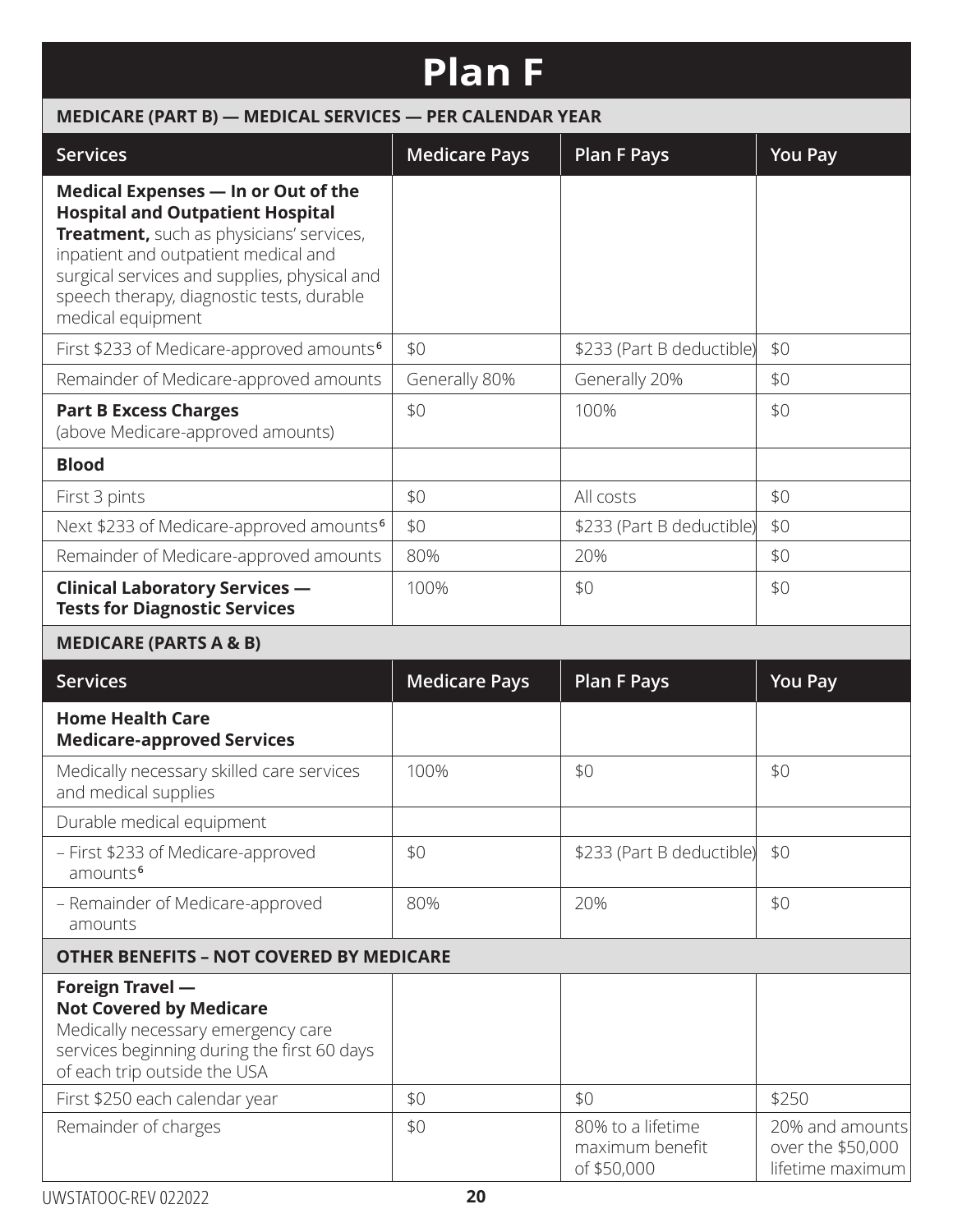# **Plan G**

| MEDICARE (PART A) - HOSPITAL SERVICES - PER BENEFIT PERIOD                                                                                                                                                                                        |                                                                                                         |                                        |                  |  |
|---------------------------------------------------------------------------------------------------------------------------------------------------------------------------------------------------------------------------------------------------|---------------------------------------------------------------------------------------------------------|----------------------------------------|------------------|--|
| <b>Services</b>                                                                                                                                                                                                                                   | <b>Medicare Pays</b>                                                                                    | <b>Plan G Pays</b>                     | <b>You Pay</b>   |  |
| Hospitalization <sup>4</sup><br>Semiprivate room and board, general nursing,<br>and miscellaneous services and supplies                                                                                                                           |                                                                                                         |                                        |                  |  |
| First 60 days                                                                                                                                                                                                                                     | All but \$1,556                                                                                         | \$1,556<br>(Part A deductible)         | \$0              |  |
| 61st through 90th day                                                                                                                                                                                                                             | All but \$389 a day                                                                                     | \$389 a day                            | \$0              |  |
| 91st day and after:                                                                                                                                                                                                                               |                                                                                                         |                                        |                  |  |
| - While using 60 Lifetime Reserve days                                                                                                                                                                                                            | All but \$778 a day                                                                                     | \$778 a day                            | \$0              |  |
| - Additional 365 days once Lifetime Reserve<br>days are used                                                                                                                                                                                      | \$0                                                                                                     | 100% of Medicare-<br>eligible expenses | \$0 <sub>5</sub> |  |
| Beyond the additional 365 days                                                                                                                                                                                                                    | \$0                                                                                                     | \$0                                    | All costs        |  |
| <b>Skilled Nursing Facility Care<sup>4</sup></b><br>You must meet Medicare's requirements,<br>including having been in a hospital for at least<br>3 days and entered a Medicare-approved<br>facility within 30 days after leaving the<br>hospital |                                                                                                         |                                        |                  |  |
| First 20 days                                                                                                                                                                                                                                     | All approved amounts                                                                                    | \$0                                    | \$0              |  |
| 21st through 100th day                                                                                                                                                                                                                            | All but \$194.50 a day                                                                                  | Up to \$194.50 a day                   | \$0              |  |
| 101st day and after                                                                                                                                                                                                                               | \$0                                                                                                     | \$0                                    | All costs        |  |
| <b>Blood</b>                                                                                                                                                                                                                                      |                                                                                                         |                                        |                  |  |
| First 3 pints                                                                                                                                                                                                                                     | \$0                                                                                                     | 3 pints                                | \$0              |  |
| Additional amounts                                                                                                                                                                                                                                | 100%                                                                                                    | \$0                                    | \$0              |  |
| <b>Hospice Care</b><br>You must meet Medicare's requirements,<br>including a doctor's certification of<br>terminal illness                                                                                                                        | All but very limited<br>copayment/<br>coinsurance for<br>outpatient drugs and<br>inpatient respite care | Medicare copayment/<br>coinsurance     | \$0              |  |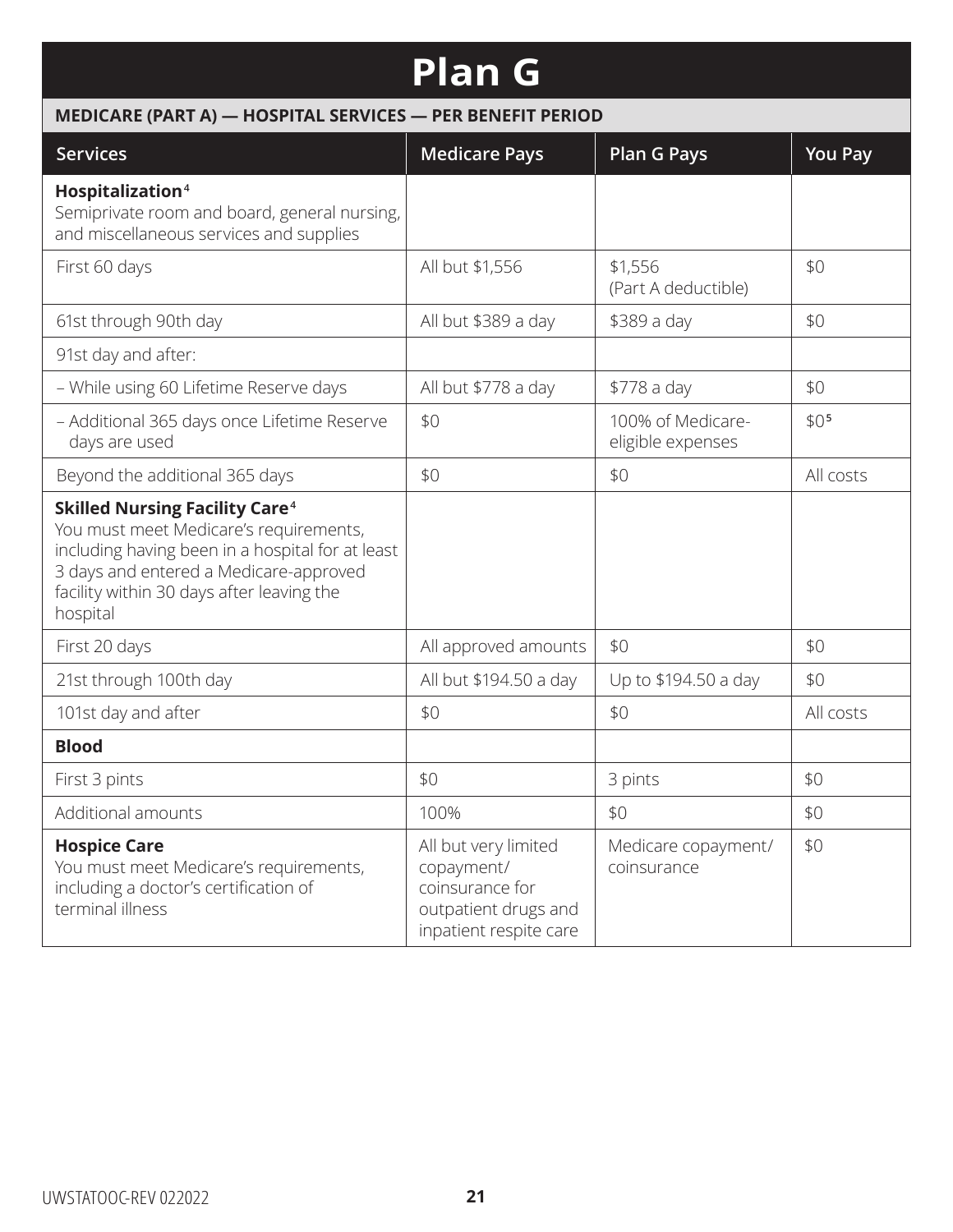# **Plan G**

| MEDICARE (PART B) - MEDICAL SERVICES - PER CALENDAR YEAR                                                                                                                                                                                                                             |                      |                                                     |                                                          |  |
|--------------------------------------------------------------------------------------------------------------------------------------------------------------------------------------------------------------------------------------------------------------------------------------|----------------------|-----------------------------------------------------|----------------------------------------------------------|--|
| <b>Services</b>                                                                                                                                                                                                                                                                      | <b>Medicare Pays</b> | <b>Plan G Pays</b>                                  | <b>You Pay</b>                                           |  |
| Medical Expenses - In or Out of the<br><b>Hospital and Outpatient Hospital</b><br>Treatment, such as physicians' services,<br>inpatient and outpatient medical and<br>surgical services and supplies, physical and<br>speech therapy, diagnostic tests, durable<br>medical equipment |                      |                                                     |                                                          |  |
| First \$233 of Medicare-approved amounts <sup>6</sup>                                                                                                                                                                                                                                | \$0                  | \$0                                                 | \$233 (Part B deductible)                                |  |
| Remainder of Medicare-approved amounts                                                                                                                                                                                                                                               | Generally 80%        | Generally 20%                                       | \$0                                                      |  |
| <b>Part B Excess Charges</b><br>(above Medicare-approved amounts)                                                                                                                                                                                                                    | \$0                  | 100%                                                | \$0                                                      |  |
| <b>Blood</b>                                                                                                                                                                                                                                                                         |                      |                                                     |                                                          |  |
| First 3 pints                                                                                                                                                                                                                                                                        | \$0                  | All costs                                           | \$0                                                      |  |
| Next \$233 of Medicare-approved amounts <sup>6</sup>                                                                                                                                                                                                                                 | \$0                  | \$0                                                 | \$233 (Part B deductible)                                |  |
| Remainder of Medicare-approved amounts                                                                                                                                                                                                                                               | 80%                  | 20%                                                 | \$0                                                      |  |
| <b>Clinical Laboratory Services -</b><br><b>Tests for Diagnostic Services</b>                                                                                                                                                                                                        | 100%                 | \$0                                                 | \$0                                                      |  |
| <b>MEDICARE (PARTS A &amp; B)</b>                                                                                                                                                                                                                                                    |                      |                                                     |                                                          |  |
| <b>Services</b>                                                                                                                                                                                                                                                                      | <b>Medicare Pays</b> | <b>Plan G Pays</b>                                  | <b>You Pay</b>                                           |  |
| Medically necessary skilled care services<br>and medical supplies                                                                                                                                                                                                                    | 100%                 | \$0                                                 | \$0                                                      |  |
| Durable medical equipment                                                                                                                                                                                                                                                            |                      |                                                     |                                                          |  |
| - First \$233 of Medicare-approved<br>amounts <sup>6</sup>                                                                                                                                                                                                                           | \$0                  | \$0                                                 | \$233 (Part B deductible)                                |  |
| - Remainder of Medicare-approved<br>amounts                                                                                                                                                                                                                                          | 80%                  | 20%                                                 | \$0                                                      |  |
| <b>OTHER BENEFITS - NOT COVERED BY MEDICARE</b>                                                                                                                                                                                                                                      |                      |                                                     |                                                          |  |
| Foreign Travel -<br><b>Not Covered by Medicare</b><br>Medically necessary emergency care<br>services beginning during the first 60 days<br>of each trip outside the USA                                                                                                              |                      |                                                     |                                                          |  |
| First \$250 each calendar year                                                                                                                                                                                                                                                       | \$0                  | \$0                                                 | \$250                                                    |  |
| Remainder of charges                                                                                                                                                                                                                                                                 | \$0                  | 80% to a lifetime<br>maximum benefit<br>of \$50,000 | 20% and amounts over<br>the \$50,000 lifetime<br>maximum |  |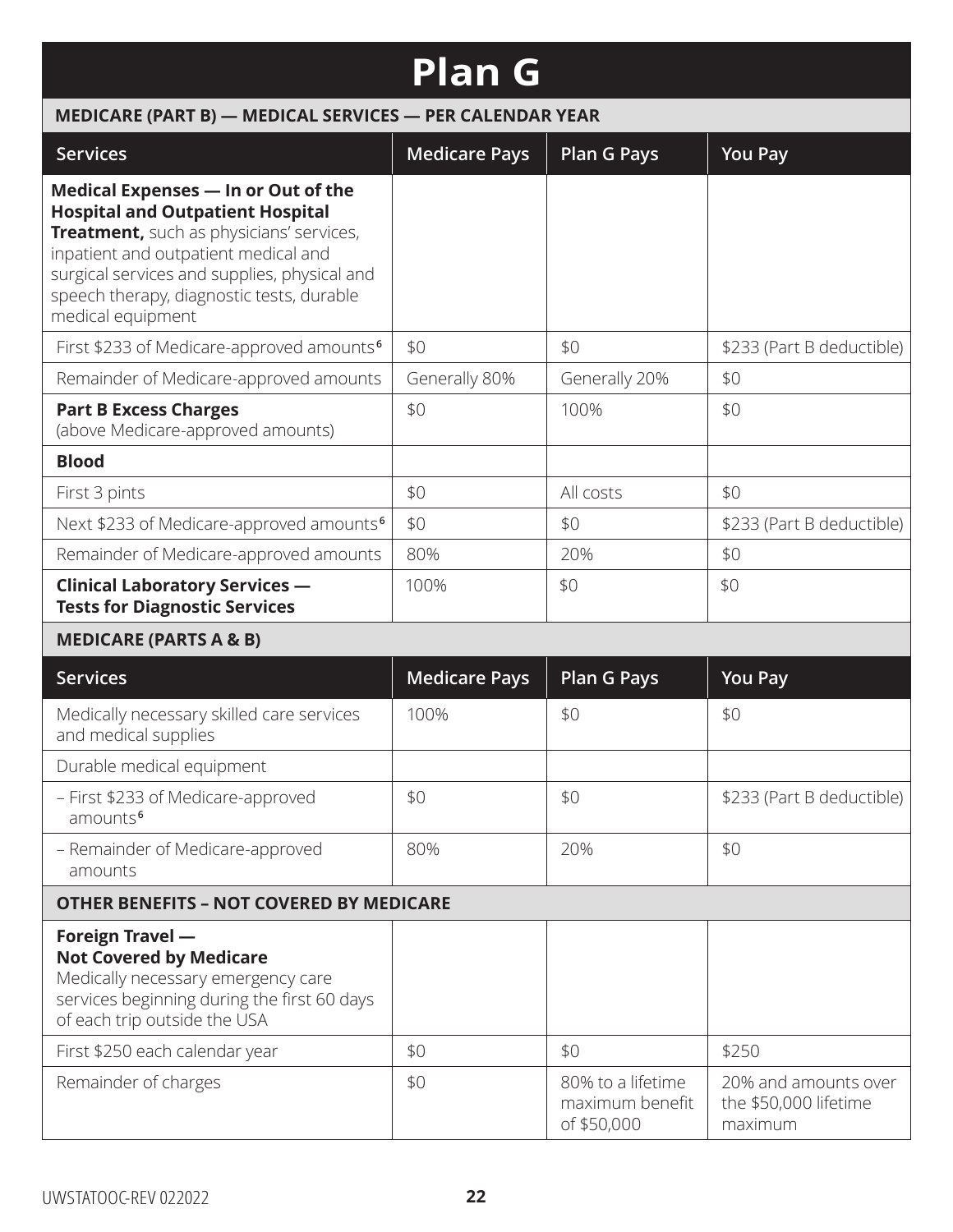# **Plan N**

| MEDICARE (PART A) - HOSPITAL SERVICES - PER BENEFIT PERIOD                                                                                                                                                                                         |                                                                                                         |                                        |                  |  |
|----------------------------------------------------------------------------------------------------------------------------------------------------------------------------------------------------------------------------------------------------|---------------------------------------------------------------------------------------------------------|----------------------------------------|------------------|--|
| <b>Services</b>                                                                                                                                                                                                                                    | <b>Medicare Pays</b>                                                                                    | <b>Plan N Pays</b>                     | <b>You Pay</b>   |  |
| Hospitalization <sup>4</sup><br>Semiprivate room and board, general<br>nursing, and miscellaneous services and<br>supplies                                                                                                                         |                                                                                                         |                                        |                  |  |
| First 60 days                                                                                                                                                                                                                                      | All but \$1,556                                                                                         | \$1,556 (Part A<br>deductible)         | \$0              |  |
| 61st through 90th day                                                                                                                                                                                                                              | All but \$389 a day                                                                                     | \$389 a day                            | \$0              |  |
| 91st day and after:                                                                                                                                                                                                                                |                                                                                                         |                                        |                  |  |
| - While using 60 Lifetime Reserve days                                                                                                                                                                                                             | All but \$778 a day                                                                                     | \$778 a day                            | \$0              |  |
| - Additional 365 days once Lifetime<br>Reserve days are used                                                                                                                                                                                       | \$0                                                                                                     | 100% of Medicare-<br>eligible expenses | \$0 <sub>5</sub> |  |
| Beyond the additional 365 days                                                                                                                                                                                                                     | \$0                                                                                                     | \$0                                    | All costs        |  |
| <b>Skilled Nursing Facility Care<sup>4</sup></b><br>You must meet Medicare's requirements,<br>including having been in a hospital for<br>at least 3 days and entered a Medicare-<br>approved facility within 30 days after<br>leaving the hospital |                                                                                                         |                                        |                  |  |
| First 20 days                                                                                                                                                                                                                                      | All approved<br>amounts                                                                                 | \$0                                    | \$0              |  |
| 21st through 100th day                                                                                                                                                                                                                             | All but \$194.50 a day                                                                                  | Up to \$194.50 a day                   | \$0              |  |
| 101st day and after                                                                                                                                                                                                                                | \$0                                                                                                     | \$0                                    | All costs        |  |
| <b>Blood</b>                                                                                                                                                                                                                                       |                                                                                                         |                                        |                  |  |
| First 3 pints                                                                                                                                                                                                                                      | \$0                                                                                                     | 3 pints                                | \$0              |  |
| Additional amounts                                                                                                                                                                                                                                 | 100%                                                                                                    | \$0                                    | \$0              |  |
| <b>Hospice Care</b><br>You must meet Medicare's requirements,<br>including a doctor's certification of<br>terminal illness                                                                                                                         | All but very limited<br>copayment/<br>coinsurance for<br>outpatient drugs and<br>inpatient respite care | Medicare copayment/<br>coinsurance     | \$0              |  |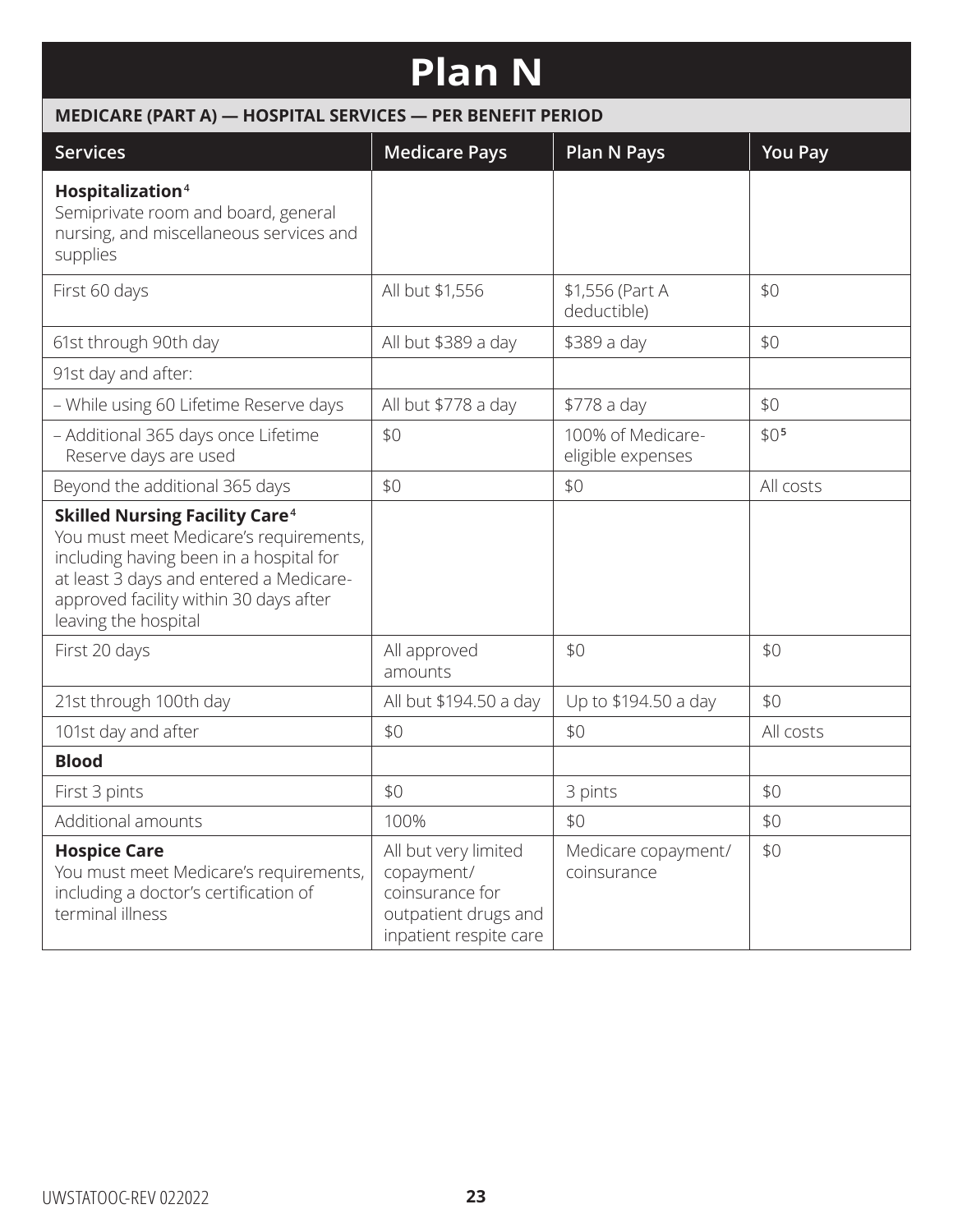# **Plan N**

| <b>Services</b>                                                                                                                                                                                                                                                                             | <b>Medicare Pays</b> | <b>Plan N Pays</b>                                                                                                                                                                                                                                                       | <b>You Pay</b>                                                                                                                                                                                                                                    |
|---------------------------------------------------------------------------------------------------------------------------------------------------------------------------------------------------------------------------------------------------------------------------------------------|----------------------|--------------------------------------------------------------------------------------------------------------------------------------------------------------------------------------------------------------------------------------------------------------------------|---------------------------------------------------------------------------------------------------------------------------------------------------------------------------------------------------------------------------------------------------|
| <b>Medical Expenses - In or Out of the</b><br><b>Hospital And Outpatient Hospital</b><br>Treatment, such as physicians' services,<br>inpatient and outpatient medical and<br>surgical services and supplies, physical and<br>speech therapy, diagnostic tests, durable<br>medical equipment |                      |                                                                                                                                                                                                                                                                          |                                                                                                                                                                                                                                                   |
| First \$233 of Medicare-approved amounts <sup>6</sup>                                                                                                                                                                                                                                       | \$0                  | \$0                                                                                                                                                                                                                                                                      | \$233 (Part B<br>deductible)                                                                                                                                                                                                                      |
| Remainder of Medicare-approved amounts                                                                                                                                                                                                                                                      | Generally 80%        | Balance, other than<br>up to \$20 per office<br>visit and up to \$50 per<br>emergency room visit.<br>The copayment of up<br>to \$50 is waived if the<br>insured is admitted<br>to any hospital and<br>the emergency visit is<br>covered as a Medicare<br>Part A expense. | Up to \$20 per office<br>visit and up to \$50 per<br>emergency room visit.<br>The copayment of up<br>to \$50 is waived if the<br>insured is admitted<br>to any hospital and<br>the emergency visit is<br>covered as a Medicare<br>Part A expense. |
| <b>Part B Excess Charges</b><br>(above Medicare-approved amounts)                                                                                                                                                                                                                           | \$0                  | \$0                                                                                                                                                                                                                                                                      | All costs                                                                                                                                                                                                                                         |
| <b>Blood</b>                                                                                                                                                                                                                                                                                |                      |                                                                                                                                                                                                                                                                          |                                                                                                                                                                                                                                                   |
| First 3 pints                                                                                                                                                                                                                                                                               | \$0                  | All costs                                                                                                                                                                                                                                                                | \$0                                                                                                                                                                                                                                               |
| Next \$233 of Medicare-approved<br>amounts <sup>6</sup>                                                                                                                                                                                                                                     | \$0                  | \$0                                                                                                                                                                                                                                                                      | \$233 (Part B<br>deductible)                                                                                                                                                                                                                      |
| Remainder of Medicare-approved amounts                                                                                                                                                                                                                                                      | 80%                  | 20%                                                                                                                                                                                                                                                                      | \$0                                                                                                                                                                                                                                               |
| <b>Clinical Laboratory Services -</b><br><b>Tests for Diagnostic Services</b>                                                                                                                                                                                                               | 100%                 | \$0                                                                                                                                                                                                                                                                      | \$0                                                                                                                                                                                                                                               |
| <b>MEDICARE (PARTS A &amp; B)</b>                                                                                                                                                                                                                                                           |                      |                                                                                                                                                                                                                                                                          |                                                                                                                                                                                                                                                   |
| <b>Services</b>                                                                                                                                                                                                                                                                             | <b>Medicare Pays</b> | <b>Plan N Pays</b>                                                                                                                                                                                                                                                       | <b>You Pay</b>                                                                                                                                                                                                                                    |
| <b>Home Health Care</b><br><b>Medicare-approved Services</b>                                                                                                                                                                                                                                |                      |                                                                                                                                                                                                                                                                          |                                                                                                                                                                                                                                                   |
| Medically necessary skilled care services<br>and medical supplies                                                                                                                                                                                                                           | 100%                 | \$0                                                                                                                                                                                                                                                                      | \$0                                                                                                                                                                                                                                               |
| Durable medical equipment                                                                                                                                                                                                                                                                   |                      |                                                                                                                                                                                                                                                                          |                                                                                                                                                                                                                                                   |
| - First \$233 of Medicare-approved<br>amounts <sup>6</sup>                                                                                                                                                                                                                                  | \$0                  | \$0                                                                                                                                                                                                                                                                      | \$233 (Part B deductible)                                                                                                                                                                                                                         |

– Remainder of Medicare-approved

 $80\%$   $20\%$  \$0